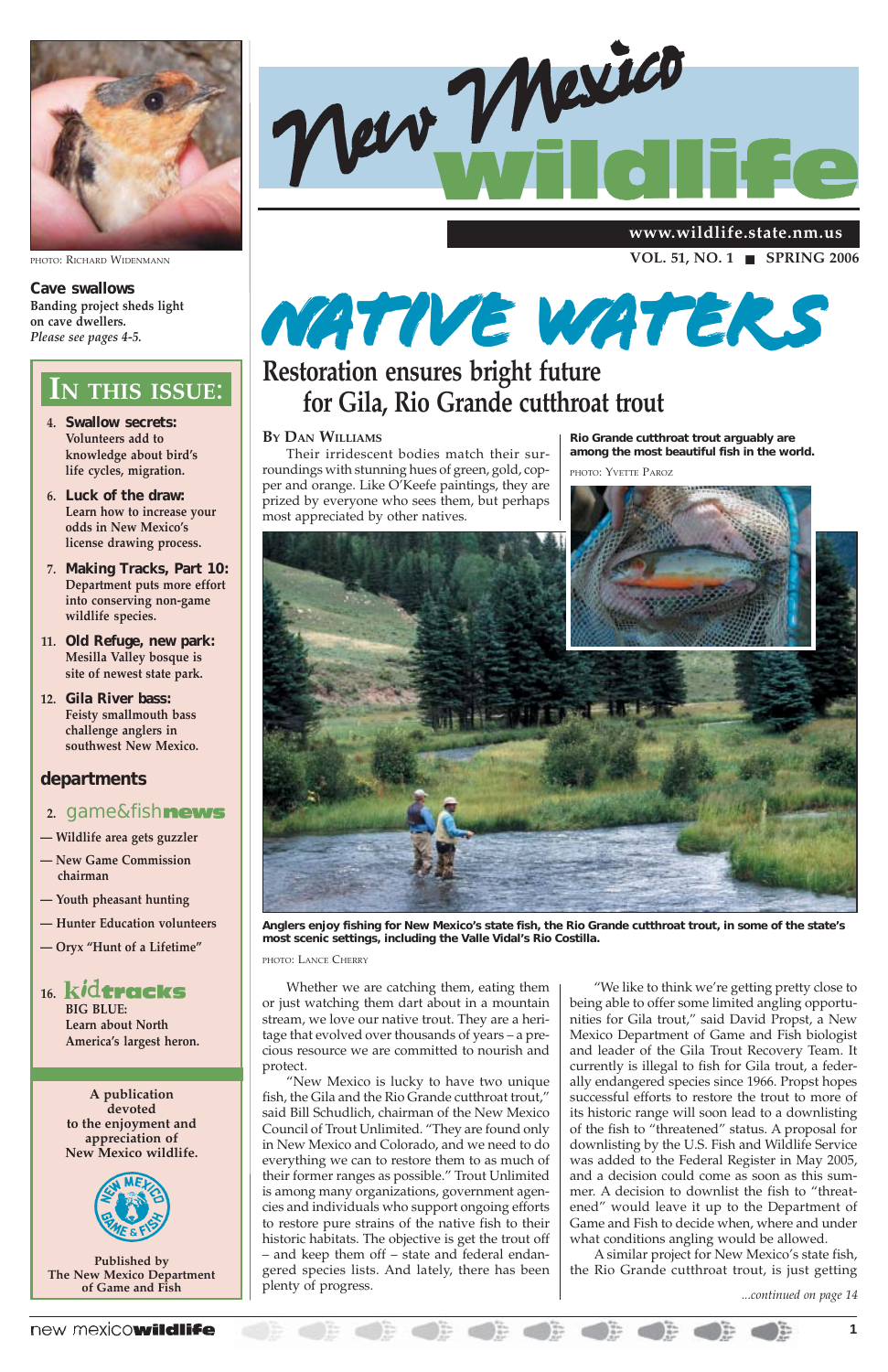## OF GAME AND FISH

**Dr. Bruce Thompson** Director

**Tod Stevenson** Deputy Director **Luke Shelby** Assistant Director for Resources **Patrick Block**

Assistant Director for Support Services

**Mike Sloane** Fisheries

**R. J. Kirkpatrick** Wildlife Management

**Dan Brooks** Law Enforcement

**Martin Frentzel** Public Information and Outreach **Lisa Kirkpatrick**

Year-round **Excellent Services** 



Conservation Services **Robert McGee** Information Services

**AREA SUPERVISORS**

Luis Rios / Las Cruces Lief Ahlm / Raton Roy Hayes / Roswell Brian Gleadle / Albuquerque

#### **STATE GAME COMMISSION**

**Leo Sims, Chairman** Hobbs

**Dr. Tom Arvas, Vice-Chairman** Albuquerque

> **Alfredo Montoya** Alcalde

**David Henderson** Santa Fe

 **M. H. "Dutch" Salmon** Silver City **Peter Pino**

Zia Pueblo

**Guy Riordan** Albuquerque

#### Providing New Mexico and its wildlife

**visit our Web site at: http://www.wildlife.state.nm.us**

*NEW MEXICO WILDLIFE* is published by the Public Information and Outreach Division, New Mexico Department of Game and Fish.

Contact *NEW MEXICO WILDLIFE* for permission to reprint artwork, photographs or articles.

Printed by Hillside Printinge, an R. R. Donnelley Company, Hillside, IL, under contract with the State of New Mexico. Printed in the United States.

#### **Volume 51, Number 1**

**Lance Cherry** Chief of Publications **Dan J. Williams** Editor **The Studio/Janelle Harden** Design and Production **Letters may be sent to:** *NEW MEXICO WILDLIFE* P.O. Box 25112

Santa Fe, NM 87504-5112 Telephone (505) 476-8004



#### **BY DALE HALL**

The New Mexico Department of Game and Fish's Habitat Stamp Program routinely teams up with sporting groups to fund habitat improvement projects on U.S. Forest Service and Bureau of Land Management property. Last summer, those efforts took a new twist when the Albuquerque Chapter of the National Wild Turkey Federation joined the program and helped install a water development on a Game Department property that adjoins federal land.

> The crew made short work of the project and Turkey Federation volunteers erected a sign commemorating the achievement. Noting that the water will be accessible to all types of critters, Becker said, "This is exactly the type of project that sportsmen and the agency ought to partnering in – to benefit all wildlife. What's next?" ■

The project took root when Department Conservation Services Assistant Chief Mike Gustin noticed a jewel of property in the Jemez Mountains east of Cuba that was in need of improvement. The 160-acre tract, known as the Bluebird Wildlife Management Area, was acquired by the agency in 1953 to provide habitat for deer, elk, bear and turkeys. The area is celebrated for its large, lush meadow that appears out of a forest of pine trees and oak brush. In wet years, snowmelt and a small spring nourish much of the meadow, which in turn attracts the abundant game, hunters and wildlife watchers.

 Unfortunately, in dry years, wildlife is forced from the area to seek water, a condition Gustin and Department Habitat Specialist Steve Anderson saw as an opportunity.

All they needed was \$6,000 for materials and some hard labor to build a permanent water source.

Half the funding was secured through the Habitat Stamp Program, a \$5 fee collected from hunters and anglers who use federal lands. Because turkey frequented the area, Anderson sought the rest of the funding from the Wild Turkey Federation, and received a positive response. It turned out that Turkey Federation member Rick Servoss was well aware of the Bluebird property,



having hunted there in the past. Servoss recounted a story when he and his buddy were hunting in the Bluebird area when they successfully called in, not a turkey, but to their surprise, a bear. Needless to say, Servoss, along with fellow member Dr. Richard Becker and others enthusiastically supported the project with "Guzzlers for Gobblers" funds.

Valle Vidal streams, including Rio Costilla, Comanche, Ponil and McCrystal creeks, are home to New Mexico's state fish, the Rio Grande cutthroat trout. Surrounding high mountain meadows, open grasslands and mountains support the state's largest elk herd and many other wildlife species.

The Turkey Federation purchased a "guzzler," which catches and holds rain and snow for use by wildlife. Carson National Forest personnel helped deliver the guzzler and the Department's construction crew converged to do the work.

While driving into the site, Game and Fish construction crew member Bill Taylor saw a huge buck and fell in love with the area right away. "This is why I joined the Department, to do this kind of work," he said.

*DALE HALL* is manager of the New Mexico Habitat Stamp Program for the New Mexico Department of Game and Fish.

## Game Commission elects new chairman

CARLSBAD — The New Mexico Game Commission elected Hobbs businessman Leo Sims II as its new chairman during its annual officer elections. Sims is a partner in Sims and Kennann, which deals in oil and gas, ranching and environmental issues. He takes over the position held by Guy Riordan of Albuquerque, who will remain on the Commission as a regular voting member. Tom Arvas of Albuquerque was re-elected as Commission vice chairman. Other Commission members are M.H. "Dutch" Salmon of Silver City, Alfredo Montoya of Alcalde,

Peter Pino of Zia Pueblo, and David Henderson of Santa Fe.

Commission meeting schedules, agendas and other information are available on the Department Web site, www.wildlife.state.nm.us. !



## Special designation may help protect Valle Vidal from oil and gas drilling

SANTA FE — Streams and lakes in northern New Mexico's Valle Vidal are better protected from further degradation in water quality with the recent designation as Outstanding National Resource Waters by the state Water Quality Control Commission.

The Commission voted 11-1 to approve the Valle Vidal nomination by the New Mexico Department of Game and Fish, Environment Department and Energy, Minerals and Natural Resources Department. The Outstanding National Resource Waters designation is a classification allowed under the federal Clean Water Act. It does not prohibit oil and gas drilling, but it does allow the state to impose stringent restrictions and requirements on land uses that affect surface water quality. The designation will not affect existing uses of the land, which include hunting, fishing, other recreational activities and some livestock grazing.

Proponents of the designation included Governor Bill Richardson, state agencies, the Coalition for the Valle Vidal and others opposed to drilling for natural gas in the Valle Vidal. El Paso Corp. has asked the U.S. Forest Service to allow drilling for coal-bed methane in portions of the 100,000-acre Valle Vidal area of the Carson National Forest east of Red River. Drilling opponents argue that activities associated with gas drilling will adversely affect area surface waters. Governor Richardson has said the ONRW designation is the first step in the state's battle to protect the Valle Vidal from natural gas drilling.

## **game&fishmews**<br>
New Mexico Department

## **The drinks are on us**

Habitat stamps, Wild Turkey Federation bring water source to Bluebird Wildlife Area

**Department of Game and Fish construction crewmembers, from left, Jon Chafins, Bill Taylor and Juan Chavez did the hard part of installing a guzzler that captures rain and snow for use by wildlife on the Bluebird Wildlife Management Area.**

#### PHOTO: DALE HALL

#### (below)

**A "guzzler" collects and stores rain and snow for use by wildlife.**

#### PHOTO: RANDY ISLER



**Leo Sims II, the newly elected chairman of the State Game Commission**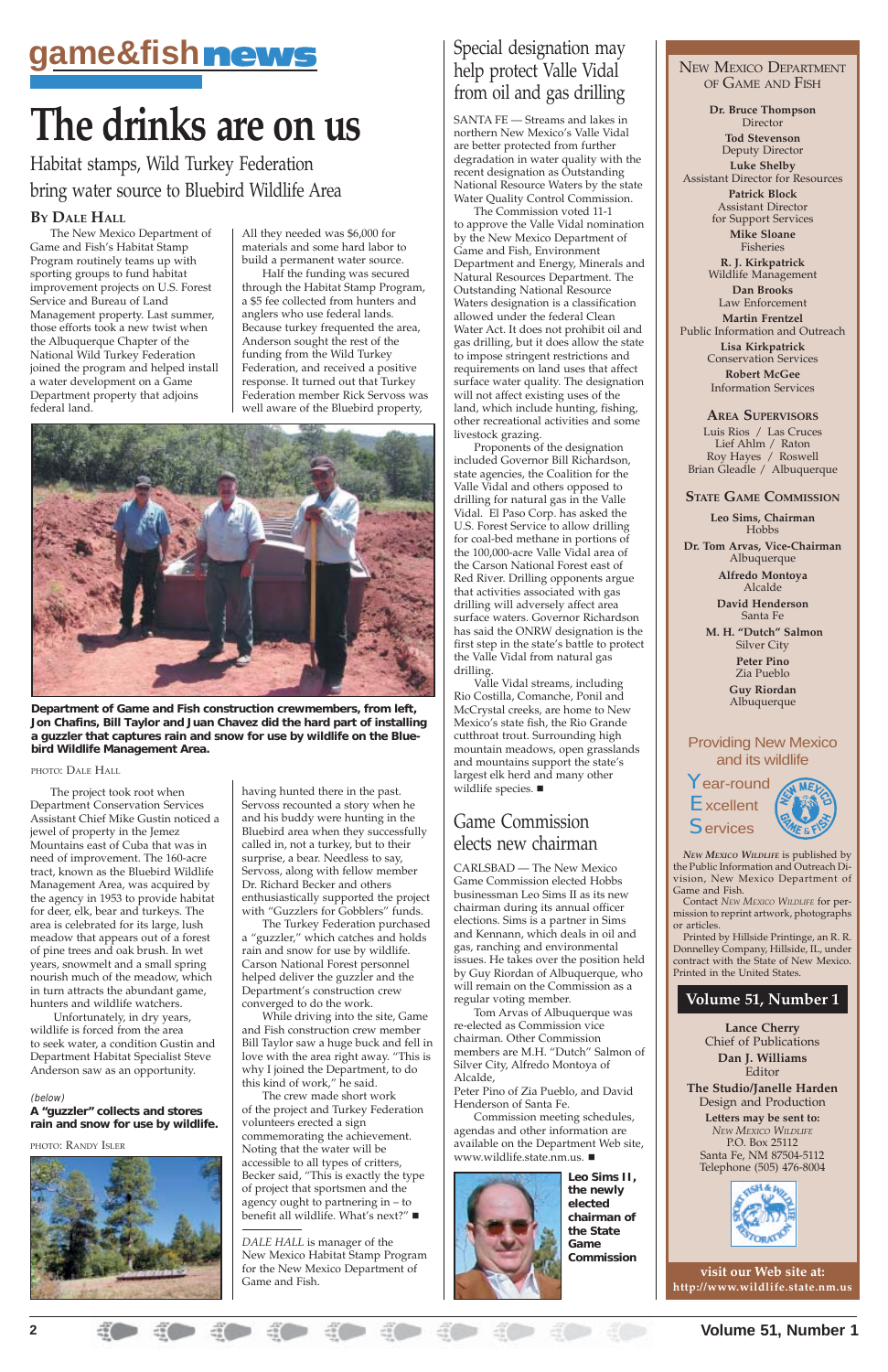#### **BY ROSS MORGAN**

It's 4 a.m. and you didn't get any sleep last night… because you were so excited about the big hunt the next day. Every hunter – no matter his or her age – has experienced one of these nights.

In early December, 15 young sportsmen felt that excitement, lost some sleep, and still had energy to spare as they enjoyed a special day of pheasant hunting on the Casa Colorada Wildlife Management Area south of Belen. It was the first annual Casa Colorada Youth Pheasant Hunt, an effort by the Department of Game and Fish to create more youth hunting opportunities and continue the family hunting tradition.

Soon after sunrise, the words "hen!" or "rooster!" cracked the morning chill as the youths yelled out to let the other hunters in their group know if a flushed pheasant was legal to shoot. Hunters must know the difference between the males and the females, because only male or "rooster" pheasants are allowed to be taken during the hunts.

 "This is a good learning experience for the kids. It teaches them to identify their target before they shoot," said Chris Chadwick, Albuquerque District Wildlife Supervisor.

"It is always a rewarding experience to see young hunters take the knowledge and skills learned from their hunter education instructors in the classroom and apply it in the field with their friends and

Because of the popularity of pheasant hunting, the Department of Game and Fish offers two youth hunts. In southeastern New Mexico, the staff at the Seven Rivers Wildlife Management Area and other Department employees have an annual hunt. Like the Casa Colorada hunt, participants are selected through a special drawing that occurs in late November. There are 40 permits available for the Seven Rivers hunt and 15 permits available for the Casa Colorada hunt. For more information on these two hunts, please look in the Small Game and Waterfowl Rules and Information Booklet that is published by the Department. The booklet is available at license vendors, Game Department offices in Santa Fe, Albuquerque, Raton, Las Cruces and Roswell, and can be viewed and downloaded from the Department Web site, www.wildlife.state.nm.us. ■

family," said Jennifer Morgan, assistant hunter education coordinator for the Department of Game and Fish. Each hunter demonstrated proper sportsmanship, excellent zones-of-fire and followed the four basic rules of firearms safety.

Tom Gentry, whose son, Sam, was one of the lucky hunters to draw for the hunt, said he was impressed with the preparation that went into the hunt, along with the help from Department of Game and Fish staff.

"It was remarkable to see all of the Game and Fish personnel that took time to assist the kids," Gentry said. "You created an event that will always be a highlight of our hunting and family memories!"

The hunt was made possible with the help of sponsors such as Larry Miller Hyundai, Charlie's Sporting Goods, Fuzzy's Pheasant Farm, Birds of the Bosque Taxidermy, Old Mill & Valencia Mercantile, Belen Wal-Mart, First State Bank in Belen, Craig Tire, Sportsman's Warehouse, and Big D's Electric. On top of the wild birds that reside on the Wildlife Area, 100 pheasants were released on the area



**These young hunters found plenty of birds during the first annual Casa Colorada Youth Pheasant Hunt.**

PHOTO: BRIAN GLEADLE

## **PHEASANTS PHEASANTS PHEASANTS**

First annual Casa Colorada Youth Pheasant Hunt is a big success

> Take the time today to fill out an application and become part of the Hunter Education Program team. Your time is valuable; use it to ensure a future for hunting.  $\blacksquare$

for the young sportsmen. Thanks to the sponsors, many gifts and prizes also were available.

Wesley Beach's hunt was the 230th arranged by Hunt of a Lifetime since Pennsylvania school bus driver Tina Pattison created the foundation in August 1999 following her son Matthew's "hunt of a lifetime" for moose in Canada. Matthew, who died shortly after the hunt, had been denied his wish by the Make-A-Wish Foundation, at the time the only wish-granting organization for children with life-threatening diseases, because the organization does not grant wishes associated with hunting activities. "Nothing in the world could have made me more happy than to see Wesley having the good time he had in New Mexico," Myron Beach said after the hunt. "He has a lot of worries and pain with his illness, but they didn't even cross his mind on the hunt." $\blacksquare$ 

*ROSS MORGAN* is the Northwest Area Game Manager for the Department of Game and Fish.

## Young hunters need instructors

#### **BY MARK BIRKHAUSER**

Every Hunter Education Instructor has a reason for becoming a teacher. For some, it was a personal situation involving a hunting accident or a near accident. Others became instructors because they like working with youth or want to ensure that the sport of hunting is done safely and ethically. They all share one motivation, however: to give something back to the sport they love.

The volunteers who teach hunter education classes in New Mexico are men and women who give their valuable time to ensure that youth are taught firearms safety, wildlife conservation and hunting ethics. Whether it is a class in Albuquerque, Jal or Tierra Amarilla, volunteer hunter education instructors find it rewarding to pass on their knowledge and promote the sport.

The Hunter Education Program is always looking for more instructors. If you are interested, the process is easy. All prospective instructors must fill out an application form, which can be found in the back of all Hunter Education Manuals, or can be obtained from the Department of Game and Fish Web site





(www.wildlife.state.nm.us) or from any Department office. Hunter education instructors must be at least 21 years old. Teaching experience is highly desirable, but not required. Other valuable experience includes hunting, gunsmithing, public

speaking, survival or wildlife conservation.

Instructors teach within their local communities and establish a rapport with the youth. In most communities, several instructors will group together to form a teaching team. As part of a team, an instructor only needs to be willing to assist in order to influence young hunters.

*MARK BIRKHAUSER* is the Hunter Education Coordinator for the New Mexico Department of Game and Fish. For more information about becoming an instructor, contact him at (505) 222-4733, or Assistant Coordinator Jennifer Morgan at (505) 222-4722.

new mexicowildlife

A 17-year-old from Kentucky has an oryx trophy on his wall along with some fond memories of New Mexico, thanks to a new law, a generous hunter and the Hunt of a Lifetime Foundation, which helps provide hunting experiences for children and young adults with lifethreatening diseases.

Wesley Beach, who has leukemia, was able to go on the Nov. 19 oryx hunt thanks to a donation by Richard Wakefield of Los Alamos, a successful applicant in the drawing for a oncein-a-lifetime hunt at White Sands Missile Range. The license transfer was made possible by legislation signed by Governor Bill Richardson allowing the transfer of licenses to Hunt of a Lifetime and similar wishgranting organizations.

"This was really a fantastic experience," said Beach, who was accompanied on the hunt by his father, Myron Beach, and representatives from the New Mexico



**Charlie Anderson, a volunteer hunter education instructor, showed young shooters how to handle a muzzleloader at last year's New Mexico Outdoor Expo.**

PHOTO: MARK BIRKHAUSER

Department of Game and Fish and White Sands Missile Range. "People where I come from have never heard of an oryx. This will be the biggest thing they've ever seen."

**Wesley Beach and his father, Myron Beach, posed at sunrise with Wesley's bull oryx, which had horns measuring 32 inches.**

PHOTO: DAN WILLIAMS

## 17-year-old with leukemia enjoys oryx hunt of a lifetime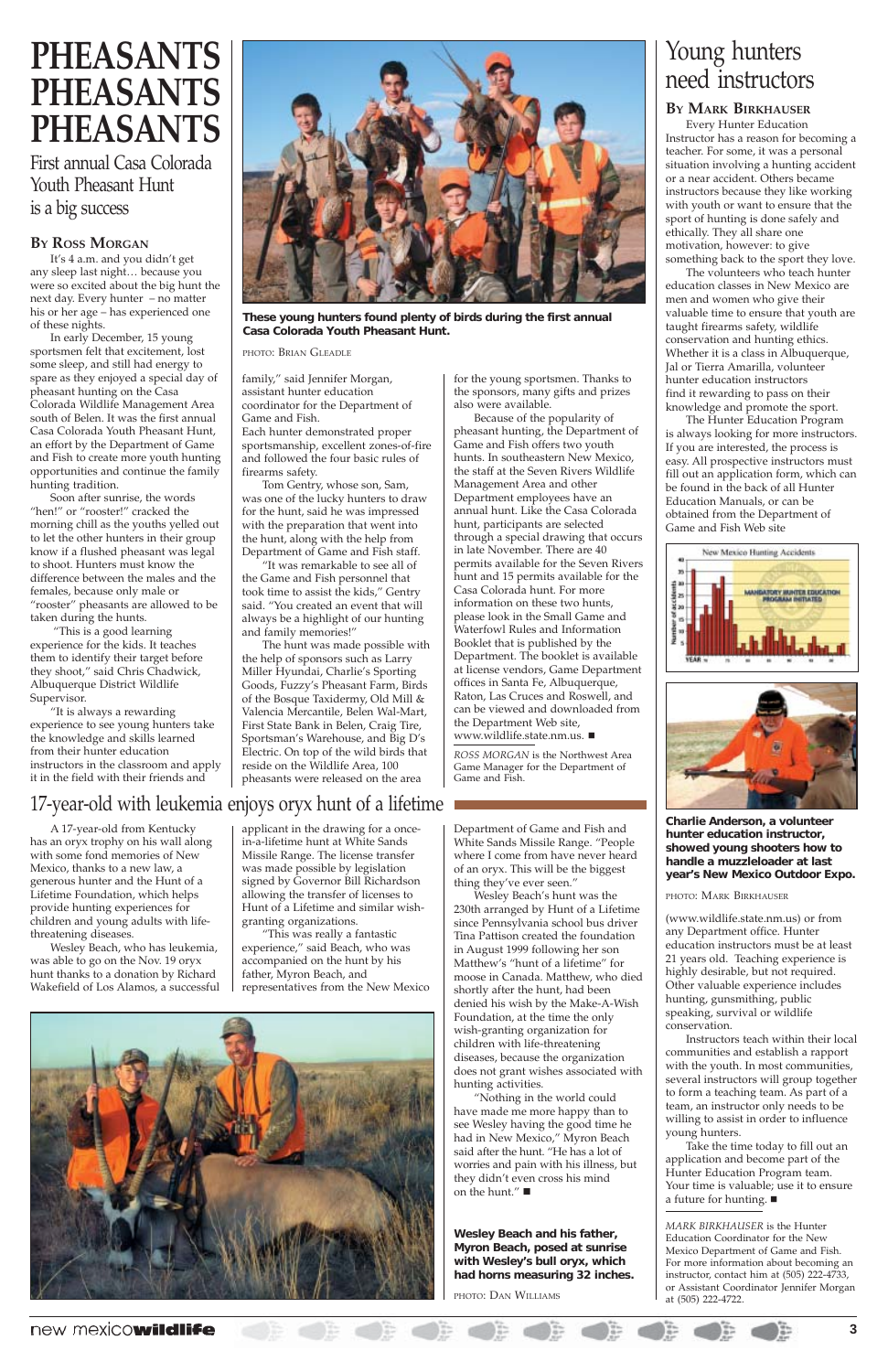#### **BY STEVE WEST PHOTOS: RICHARD WIDENMANN**

Of the more than 500 species of birds that have been documented in New Mexico, the cave swallow has one of the most elusive and fascinating stories of survival and migration.

Cave swallows were not known to exist in New Mexico until 1952, when Richard Prasil, a naturalist at Carlsbad Caverns National Park, discovered a colony of 40 birds in Goat Cave. Over the next 13 years, the birds were found in additional caves, all in the same relatively isolated canyon. Another discovery, or re-discovery, of two cave swallows collected and misidentified as more common cliff swallows in 1930 confirmed that the birds had been primarily nesting in a few caves in Slaughter Canyon and occasionally feeding over Rattlesnake Springs, a disjunct unit of the park. The birds' presence in New Mexico wasn't noticed on a large scale, however, until 1966, when three pairs of cave swallows appeared at Carlsbad Cavern.



Cave swallows had become a priority species for visiting birders, as it was one of the most restricted birds in the United States in terms of range. Other than at Rattlesnake Springs and at difficult-to-reach caves in Slaughter Canyon, the only other places they could be found before 1966 were on private lands in the Edwards Plateau of Texas. When the birds were found at Carlsbad Cavern, the species suddenly was easier to find. Birders often would visit the cave entrance to add the bird to their life lists.

Cave swallow numbers at Carlsbad Cavern gradually increased, and in 1980 a project was started to learn

more about the basic biology of the species. Volunteers started banding birds with the hope of a recovery on their wintering range, and to get a picture of what impact they might be having on the cave and cave fauna. Project participants also hoped to learn where cave swallows spent the winters. At that time, the birds were one of only a few North American species for which the wintering range was unknown. The first clue to that puzzle came from a leg band discovered by a Minnesota "snowbird" vacationing in San Patricio, Mexico.

## El Salvador connection

H.L. Walther, a duck hunter, knew what to do with the band on the dead swallow he found on his San Patricio porch in January 1992. He reported it to the U. S. Geological Survey's Bird Banding Laboratory, which passed the information on to the original bander of the bird. That band turned out to be the first (and only) band recovery away from the cave swallow's general nesting area in West Texas and New Mexico. Later discoveries of wintering birds along coastal El Salvador indicated that they primarily winter along the coast from Jalisco to at least El Salvador, and probably farther south. Since the mid 1990s, cave swallows have started wintering in small numbers in central and southern Texas, but the overwhelming majority are believed to head to coastal Middle America.

Since 1980, 17,000 banded cave swallows have helped answer other questions about the species, including information about the production of young, age and sex ratios, productivity in wet versus dry years, range of weight and size. The oldest bird found in the study was 11 years old, although most recaptured birds range from three to five years old.

While about a dozen sites in Carlsbad Caverns National Park have nesting cave swallows, Carlsbad Cavern was the best spot to capture and band the birds. The cavern provides easy access for trapping swallows, and keeps them warm and protected on cold evenings and during bad weather. Birds also have been banded at caves elsewhere in the park, on adjacent US Forest Service land, at a few highway culverts south of Whites City, and at Swallow Sinkhole in the Glass Mountains of Brewster County, Texas.

### Capturing information

Banding continues to this day at Carlsbad Cavern. The process involves stretching a thin, dark net called a mist net between metal poles and holding the net upright until a few birds become entangled. The net is then lowered and the birds are removed, processed, and released. Numbers of birds captured in one evening have ranged from 1 to 190, with an average of about 50 per trip.

Data taken from the birds varies depending on the time of year, but all birds are measured (left wing, right wing, tail length) and weighed. Various observations are made at other times of the year, including the presence of a brood patch, which indicates brooding females. After the first birds fledge, notes are made on which individuals were born that year or in previous years. The presence of ectoparasites, plumage abnormalities, whether birds are carrying mud for nest repair, and whether they are carrying food for nestlings are just some of the data that are noted.

Of almost 17,000 cave swallows banded since 1980, more

than 13,000 were trapped more than once. Although many banded birds are never seen again, some have been trapped more than a dozen times, illustrating the benign nature of bird banding (they are not injured in the process) and the fidelity of the birds to the site. The birds usually arrive the first week of February and leave by the end of October or the first week of November. Birds have been seen in all months except December, with the earliest date being Jan. 2 and the latest Nov. 13.

Swallows banded at Carlsbad Cavern from May through July obviously are nesting there. Birds banded at other sites during the same period frequently show up at Carlsbad Cavern before or after breeding, but are never found there during the breeding months. While apparently showing a great deal of site fidelity to the cave while nesting, the swallows are prone to wandering. The main breeding areas in New Mexico are the Guadalupe Mountains and under a few irrigation bridges in Dona Ana County, but birds occasionally

# **Swallow secrets**

## Volunteer banding project sheds light on elusive cave dwellers

**Cave swallows are not injured during the trapping and banding process.**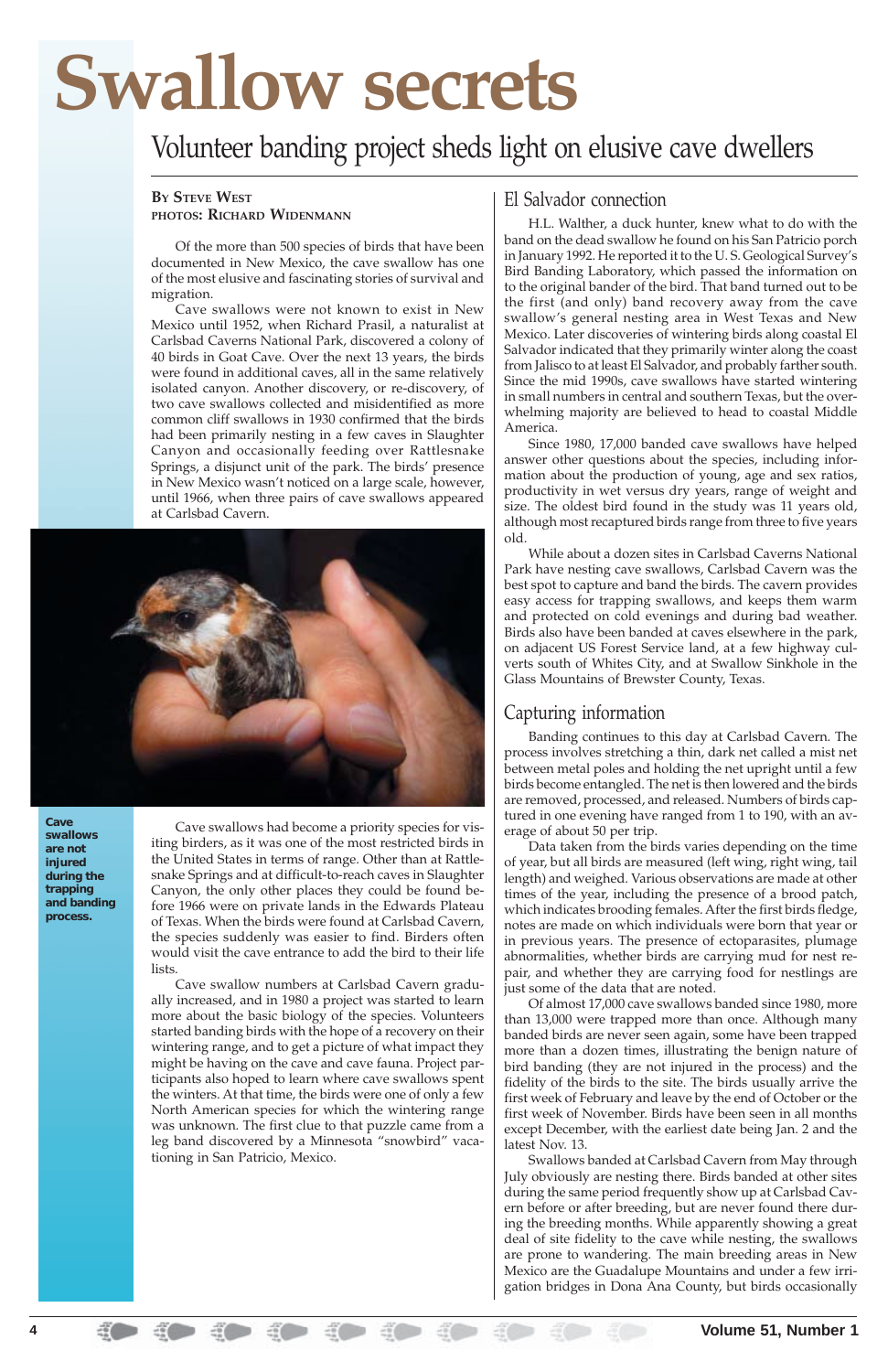have been seen in the Rio Grande Valley as far north as Percha Dam State Park. The birds are uncommon in other areas of the New Mexico, but as their populations increase, it would not be unusual to find the wanderers almost anywhere in the state.

### Volunteers make it happen

Since 1980, volunteers have made 585 banding trips to Carlsbad Cavern. Approximately 4,000 people have assisted in activities such as data collection, carrying equipment, holding banding poles or birds, or serving as lookouts to make sure the nets are down before the evening outflight of the Brazilian freetail bat colony. Volunteers have included the researchers, National Park Service personnel, students and adults from area communities, and sometimes, park visitors who volunteer on the spot. People "drafted" in this manner often remark that the activity was the highlight of their trip and vow to return, which they frequently do. The volunteers have come from 39 states and 15 countries, giving far-flung visitors another taste of the Chihuahuan Desert and a chance to contribute to some basic research.

What does the future hold for the cave swallow project? There is always more to learn about a species, especially one that was largely a mystery until the 1980s. Researchers are still seeking answers to questions about the birds' molt pattern, maximum age and movements. More banding will increase knowledge about the swallows' winter range and help identify areas of critical importance to the species. The project may be a quarter-century old, but there is still much to learn.  $\blacksquare$ 

"The cave swallow banding project has added greatly to our knowledge of the species," said Sandy Williams, an ornithologist with the New Mexico Department of Game and Fish. "And it is significant because it has brought many people in the field to participate in a long-term science project."

The cave swallow project also has benefited many students over the years – often as a hands-on science class topic. Some students have gathered data to use in regional and state science fair projects, and many have gone on to major in science in college and on to careers in science or resource protection and management.



## Cave swallow (*Petrochelidon fulva*)

The cave swallow can be told from all swallows except the cliff swallow by its pale rump. Cave swallows have darker foreheads and paler throats than the cliff swallow. The cave swallow's tail is more squared at the tip than most other swallows. **Identification:**

- · Tiny bill
- · Pale orange rump and throat
- · Blackish cap and upperparts
- · Tip of tail squared
- · Most often seen flying
- · Will nest communally in mud nests under bridges, in caves, etc

### new mexicowildlife

*STEVE WEST* of Carlsbad is a teacher, birder, leader of the cave swallow project and recipient of the 2005 Outstanding Biology Teacher of the Year Award for New Mexico.





**Cave swallows build and occupy nests on the walls of Carlsbad Cavern from May through July.**

> (far left) **Everyone is welcome to participate during cave swallow banding activities at Carlsbad Caverns National Park.**

#### (left)

 $\begin{array}{c} \begin{array}{c} \begin{array}{c} \begin{array}{c} \end{array} \\ \end{array} \\ \begin{array}{c} \end{array} \end{array} \end{array} \end{array}$ 

**Steve West, a Carlsbad science teacher, has been working with volunteers on a cave swallow banding**

**project since 1980.**

 $\bigcirc$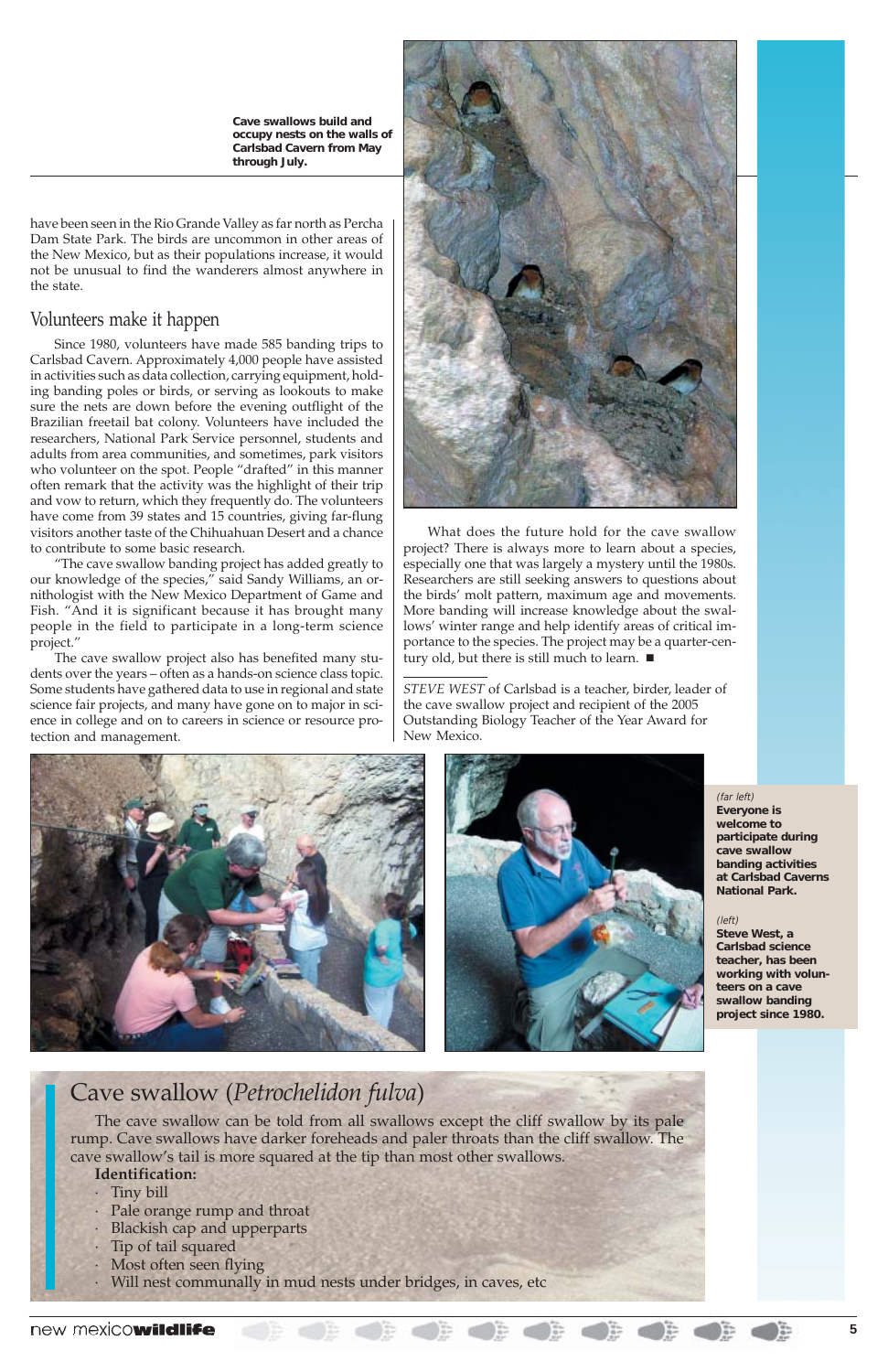EVERY YEAR, THE NEW MEXICO DEPARTMENT OF GAME AND FISH receives complaints from disgruntled hunters who've gone yet another year without drawing a tag for their species of choice. The competition can be fierce for a limited number of licenses or permits, especially in prime areas. There's no silver bullet to guarantee success in the drawing, but the following tips can help you increase your chances.

#### **Know how the draw works**

It is important to understand that New Mexico's big game drawings are subject to a quota system for most species (except oryx, ibex and bighorn sheep). In accordance with state law, the draw attempts to distribute 78 percent of licenses for each hunt to New Mexico residents, 12 percent to nonresidents who have contracted with an outfitter, and

10 percent to nonresidents who have not contracted with an outfitter. New Mexico does not grant preference to applicants who were unsuccessful in previous drawings.

A computer program draws applications in random order. When an application is drawn, the system attempts to distribute licenses for the first hunt choice, subject to the quotas described above. If the drawing pool of the first hunt choice is already filled, the computer will try to assign the second choice to that application and then the third choice. If the licenses have been distributed, or there are not enough to fulfill the application (for example, if there are four non-guided nonresident applicants and only three licenses remaining to fill the 10 percent quota), the system will not issue a license(s) and will move on to the next application. When residents and nonresidents apply together, there must be licenses remaining in both quota pools for the application to be successful.

#### **Do your homework**

Consult the drawing odds reports on the New Mexico Game and Fish Web site. Scout different areas and consult maps to find out how much public land is accessible within the units you want to hunt. Talk to other hunters. Call the local conservation officer well in advance of applying to check the current status of your unit. Consider how hard you're willing to work to harvest an animal. Most officers will tell you the farther you get from your truck, the better your chances. If you're willing to put forth the effort, some areas you might not have considered can offer rewarding hunts.

For deer and elk, you have the option of submitting a fourth choice. The Department of Game and Fish consistently has stressed that you must be willing to accept any hunt in the quadrant of the state you enter for these species. Keep in mind that these are the hunts that received fewer applications than others, and there's a reason for that. You could end up hunting an area with scattered populations, or the unit might be very rugged terrain. Either way, you should be prepared for a tough hunt. If you really want to hunt and don't care where or what the bag limit is (for elk), the fourth choice might be a good option.  $\blacksquare$ 

#### **Expand your horizons**

We can't all be lucky enough to draw a bull elk hunt in the Valle Vidal or Unit 16A or 16D, or a deer hunt in Unit 2. Most of the units that contain prime habitat for any species are very difficult to draw because numerous hunters apply for those areas. There is no harm in submitting a highly desirable unit as your first choice, but if all three of your choices are in prime units, your chances won't be very good. Consider entering a less competitive unit for your second, or at least your third choice. It doesn't hurt to be willing to travel for your hunt, either. The words "too far away" shouldn't be in your vocabulary if you truly want to hunt big game in New Mexico.

PHOTO: **JERRY MONTGOMERY** 

#### **Think about different sporting arms**

The majority of hunters prefer to hunt with high-powered rifles.

Obviously the range of a rifle can make for a much easier hunt than a bow hunt where you need to be within 35 yards or so to have any hope of hitting your target. It also means there will be many more applicants for any legal sporting arm (rifle) hunts, than for muzzle-loader- or bowonly hunts. Today's muzzleloaders can shoot accurately to well over 100 yards. The bow seasons for elk generally coincide with the rut, and the muzzleloader seasons are shortly thereafter, so there's a possibility of calling elk into range that doesn't exist during most of the rifle seasons. It will be tougher to harvest an animal with a bow or muzzleloader, but you're more likely to get to go hunting if you apply.

#### **Cow vs. bull for elk**

If you truly enjoy the experience of hunting, or you're more concerned with putting food on your family's table than a mount over your fireplace, think about applying for a cow elk hunt. The odds are far better of drawing an antlerless elk hunt than a bull hunt. A lot of hunters are primarily interested in that elusive Boone and Crockett class bull, so antlerless hunts generally receive way fewer applications than bull hunts. If you truly want to go elk hunting, think about using one or more of your choices for a cow hunt.

#### **The fourth-choice option**

*CHAD NELSON* is a public information specialist for the Department of Game and Fish.



## **Playing the odds**

## How to maximize your chances in New Mexico's big game license drawings **BY CHAD NELSON**

**The season's first rifle hunt for elk in northern New Mexico's Valle Vidal is one of the state's most coveted hunts. It's also one of the toughest licenses to acquire through the state's drawing system. For the 2005 hunt, almost 1,500 hunters applied for 30 licenses.**

## Using the Drawing Odds Reports

The New Mexico drawing process is complex and drawing odds reports can be confusing. Knowing how to use the reports and how the drawing works are the keys to submitting an application with a reasonable chance of success.

The Department of Game and Fish produced two reports for the 2005-2006 draw, which, when used in conjunction, can give you a fair idea of your drawing odds. To find them, visit the Department Web site, www.wildlife.state.nm.us, click "hunting information" and look in the right column for "drawing odds reports."

The best way to determine your approximate chances is to compare the numbers in the Draw 2 Applicant Detail report with the number of successful applicants in the Draw 2 Odds Report for the drawing pool you plan to apply in.

The Draw 2 Odds Report contains the total number of first, second and third choice applicants for each hunt. The applicant numbers are not separated into the quota pools. This report also shows successful applicants and percent drawn for the resident, guided nonresident and non-guided nonresident pools.

Be aware that the applicant numbers on the Draw 2 Odds Report indicate the total number of people who listed the hunt as a first, second or third choice on their application. This can be misleading because a first-choice applicant very likely applied for other hunts as second or third choices. Because each application can only be drawn for one hunt, the numbers could actually be lower than the numbers indicated because some applicants would have been successful for one of their choices, and therefore their other choices would no longer be included in the draw. The Draw 2 Applicant Detail report includes a detailed listing of first, second and third choice applicants broken down into the resident, guided nonresident and non-guided nonresident pools, plus a listing of successful applicants by choice. This report shows how many people in each drawing quota pool listed each hunt as a choice on their application. Because of the complexity of the process and the number of variables involved, there is no foolproof way to determine the odds of drawing for any particular hunt, but at the very least, the reports can help you make an informed decision about what to apply for.

For more information about the drawing odds reports, call (505) 476-8006.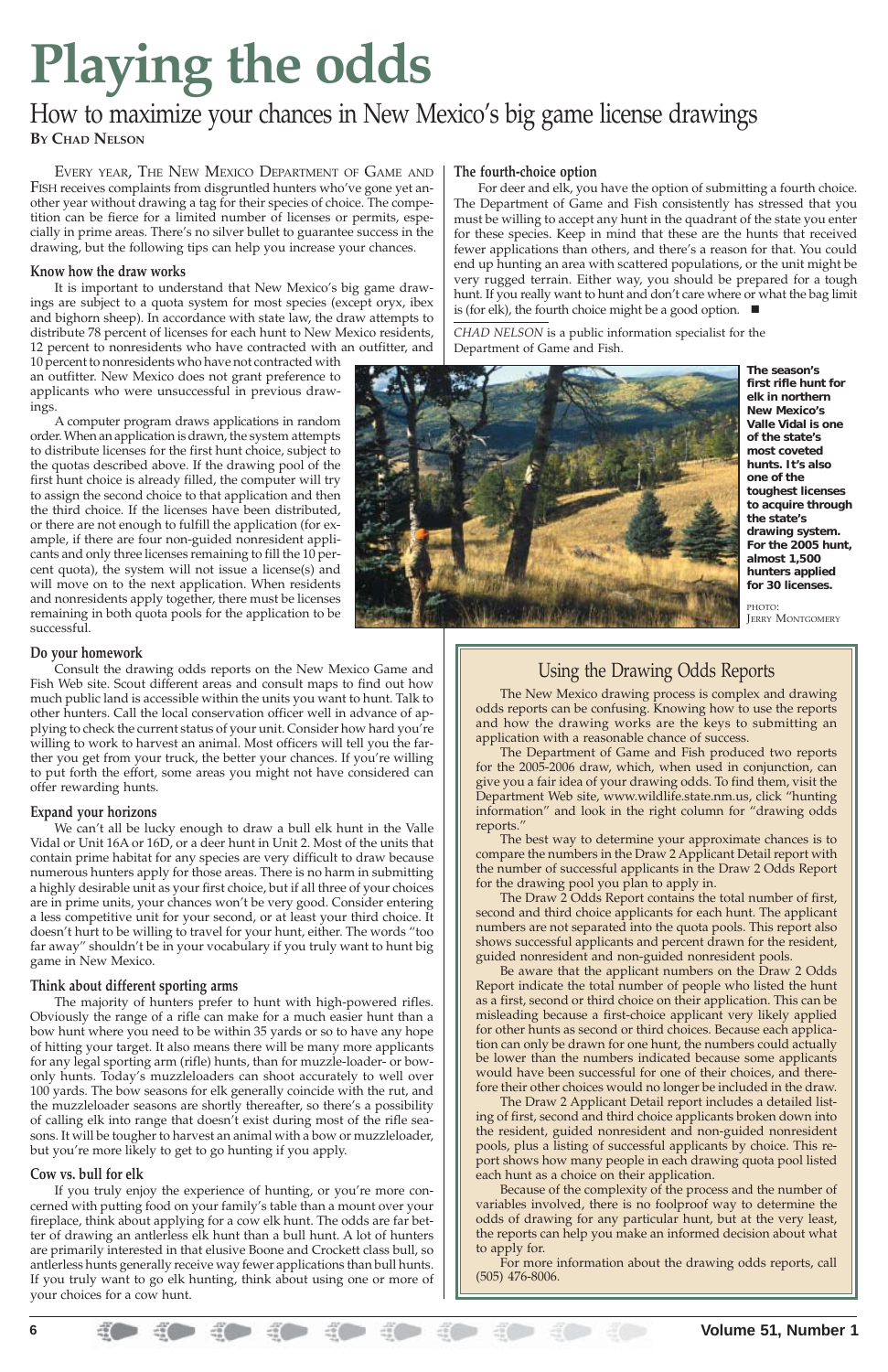The New Mexico Department of Game and Fish's historical association with hunters and anglers, and with animals taken mainly for sport and food, inevitably left the agency open to accusations of a too-narrow vision, one focused solely on one group of citizens and a small group of wildlife species.

The past century's record doesn't support those accusations, although it doesn't fully refute them. There certainly are gaps, some created by legislative fiat, some by funding resources, and some by the Department's constituents and leaders' attitudes. One example: Many people today look in dismay at the state's past predator control programs.

Still, very early laws, enforced by the nascent Game Department of the early 20th century, protected non-game birds and wildlife. Mid-century agency actions, especially land acquisitions, provided wildlife habitat for non-game birds, mammals, fish, and invertebrates, as well as deer or trout. And the agency, driven in part by the conscience of employees within its ranks and in part by external influences, showed a markedly increased awareness of, and concern for, nongame species in the last quarter of the 20th century.

#### **Laws protect all species**

The state Legislature passed laws protecting hawks, owls and vultures in 1973 and another to control commercial taking of reptiles and amphibians in 2001. The Wildlife Conservation Act in 1973 was a watershed event, giving the Game Department responsibility for protection of state-endangered species. However, far earlier laws were ev-

ery bit as important to the protection of New Mexico's non-game wildlife.

One of the very earliest New Mexico Territory laws outlawed market hunting in 1897. It targeted not only deer and elk, but also species such as marmots and pikas, which we hardly think of as game animals today. The territory next outlawed the killing of song and insectivorous birds in 1901 and created a tiny Game Department to enforce those and other laws in 1903. A series of federal laws, highlighted by the federal Migratory Bird Treaty Act of 1918, shielded a wide array of migratory birds – not only ducks and geese, but also robins and meadowlarks – from market hunting and casual killing. New Mexico and other states wrote and enforced complementary laws.

*...continued on page 8* The agency began asking itself what affects its actions might have on non-game species. Initially, answers to those questions centered on the Department's own properties, such as prairie chicken areas in eastern New Mexico, waterfowl areas along the Rio Grande and Pecos River, and big game management areas in northern New Mexico. "We pursued that. When we bought a piece of property or constructed some project to work on habitat, we began to give very serious thought to what effect that action would have on the non-game species," Huey said. The Department of Game and Fish was an early leader in the West, playing host to what Huey recalled as the first symposiums on non-game wildlife conducted in the western states. "I've always felt good about that, that we did hop in there to consider our total obligation to the wildlife population, not just the game population," he said.

Nationally, congressional passage of the 1966 Endangered Species Preservation Act reflected the public's growing concern for wildlife and its environments. Congress followed that with the strengthened Endangered Species Act of 1973, which invited state participation and helped fund state programs. That gave impetus for New Mexico to pass the 1973 Wildlife Conservation Act, based on a model developed by the Wildlife Management Institute with former Department Director William S. "Bill" Huey's considerable input.

#### **"A professional responsibility"**

The Game Department was the logical agency to take on the endangered species program and already had acknowledged the need internally, said Huey, at that time an assistant director.

### new mexicowildlife

"We'd always been pretty much directed toward concern for game species," he acknowledged. But change was coming.

"I remember saying at a staff meeting that we have statutory responsibility to a number of species, the game species, but because of inclination and training we have perhaps an even greater responsibility to non-game species, a professional responsibility to those species," Huey said.

"I think at that time we really began to give serious thought to our obligation to all wildlife, not just to game species that we were given responsibility for under state law," he said.



## **A Century of Wildlife Management** Part 10: An obligation to all wildlife

Conservation plans embrace non-game and endangered species

**BY JOHN CRENSHAW**



**Laws have protected marmots and other wild mammals from market hunting and casual killing since New Mexico was a territory.**

PHOTO: CLINT HENSON

**Bill Huey, Department of Game and Fish Director from 1975-78, was instrumental in creating the agency's endangered species section.**

PHOTO: DAN WILLIAMS

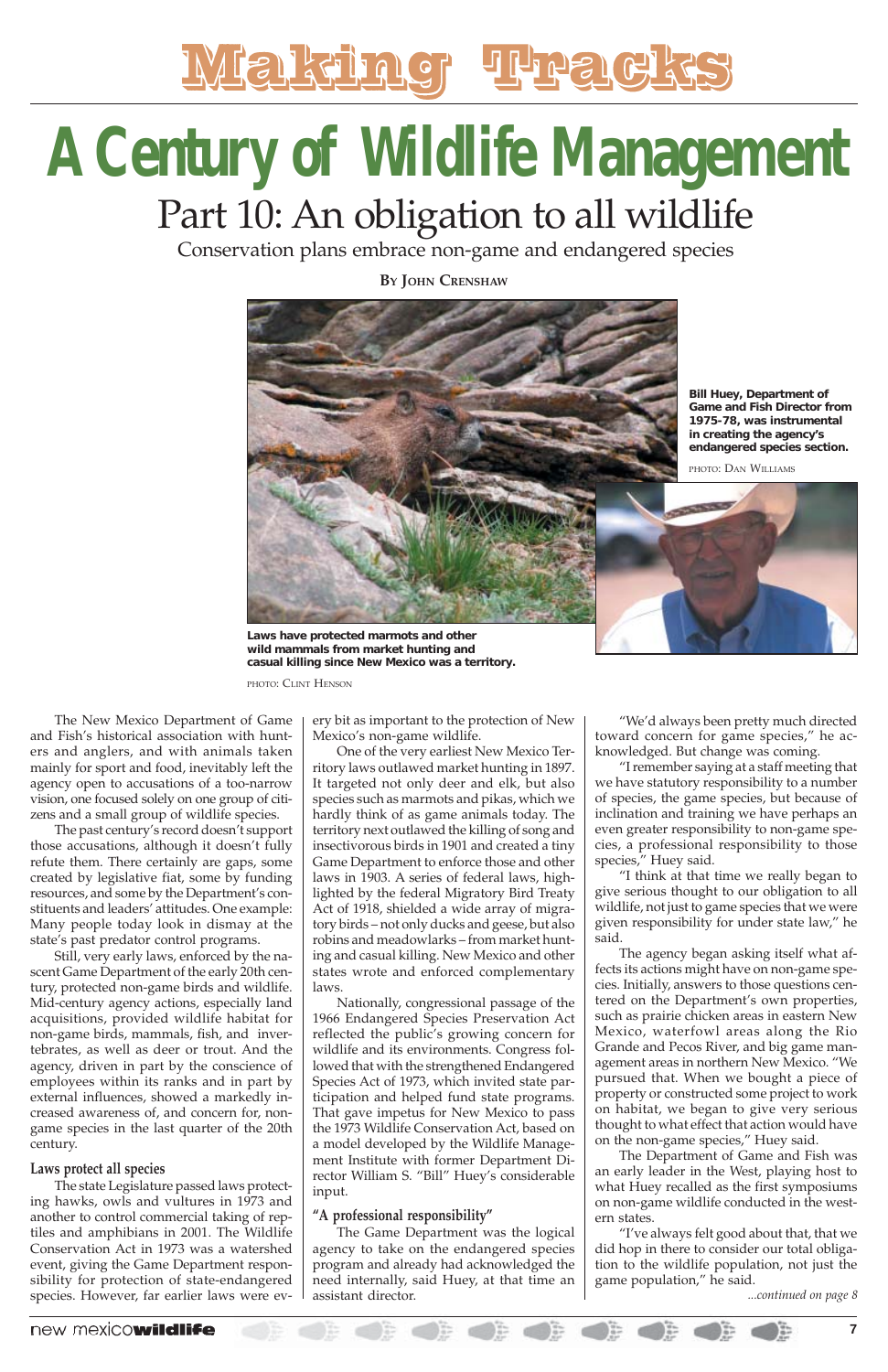#### **Hubbard takes the lead**

With that attitude and his position as an administrator and agency lobbyist to the state Legislature, Huey was a pivotal figure in edging the agency toward broader perspectives in general, shepherding the Wildlife Conservation Act through the Legislature and creating the agency's endangered species section in 1974 to carry out the act's provisions.

One of his first actions was to hire Dr. John Hubbard, an ornithologist, to head the project. Those first few years were probably the most exciting times in the Department's non-game history.

think would be best for their conservation," Hubbard said.

A New Mexican since 1950, Hubbard had followed the Act's development from his job in Delaware at the time. Although longing to come back to the state, he recalled, he'd had misgivings about whether the Game Department was the proper agency to house the program. He'd gone so far as to write the bill's sponsor, suggesting that the act create a new agency.

"I said, I can't imagine that the Game Department has any expertise, and even if they get outside expertise, they have such a long tradition of consumptive use that it may be very difficult for them to see the needs of endangered species from a standpoint that I

The suggestion was declined, and after reassuring meetings with Huey and others, Hubbard started July 1, 1974, and headed the agency's first endangered species team. Other team members were Howard Campbell, a long-time Department employee and respected herpetologist, and newly hired biologists Marshall Conway (mammals) and Greg Schmidt (fish, initially, later also working with mammals). Mike Hatch, a fish expert, joined the section later. Hubbard covered birds, and everyone helped with mollusks and crustaceans. Norma Ames, a zoologist who reared Mexican wolves at her home outside of Santa Fe to help keep the Ghost Ranch lineage alive, was the first group's immediate supervisor. They hit the ground at a full run.

#### **Juggling duties and deadlines**

"I'm not sure when I found out what a deadline we were under," Hubbard said. The legislation gave them barely half a year to compile a list of candidates for the endangered species list, get it out for public review and input, revise it and present it to the State Game Commission by January 1975. All the team members were also commissioned as game wardens. The others had already undergone the required schooling, but Hubbard had to cram in a month's training at the New Mexico Police Academy and make time for the agency's own law enforcement training while building the list.

"I don't think you could do it now, not on a 40-hour week. We didn't work 40-hour weeks; we couldn't. All of us were commissioned, and all of us were working hunts," he said.

The endangered species work required extensive personal knowledge, research, literature review, and input from academics who had been studying the creatures.

"Howard Campbell was great; he already had rapport with people at places like the University of New Mexico; he had herpetological credentials. He particularly knew the status of reptiles. The amphibians were harder," Hubbard said.

"And in the process of reviewing groups of organisms, you know, not only did we have to go to academia to get data, but we also had to put to rest their fears that listing a species didn't mean they would never get to do research on it or collect it again," he said.

With the weeks ticking by, the group dug through the literature, picked experts' brains and laid out standards.

"We wanted to have the criteria set from day one, instead of changing them over time. We felt that if we could get the attention of

people that were interested and have them participate, the last thing you wanted to do was to start changing definitions," Hubbard said.

#### **Endangered vs. threatened**

Although the act provided for only one status – endangered – the team administratively split the list into Category One and Category Two, equivalent to the federal law's endangered and threatened groups. The first included species in immediate jeopardy and the second those that could be jeopardized in the near future.

"Our next big chore was to whittle this list of candidates down into some manageable group. We didn't have any particular target number. We just had to have this stuff out no later than late fall, have a 60-day review and get comments back in, then work on the list some more, and send out at least a 'for your information' list of what we proposed to go to the commission with," Hubbard said.

All that was accomplished, on time and on budget.



"And it sailed right through the commission," Hubbard recalled with some justifiable satisfaction.

That first list included 91 vertebrates. Category One included four mammals, 11 birds, two reptiles, and nine fishes; Group Two included nine mammals, 19 birds, 17 reptiles, five amphibians, and 15 fishes. The act also provided for the listing of mollusks and crustaceans, a number of which were subsequently listed, including the aquatic Socorro isopod.

That the act allowed inclusion of small, isolated populations of creatures unknown to hardly anyone outside of professional biologists' circles pleased Hubbard.

"It had bothered me, and a lot of other people, about our frequent concentration on

**John Hubbard, left, was the first leader of the Department of Game and Fish endangered species section. He is shown below with Alton Ford, manager of the Red Rock Wildlife Area, a breeding area for endangered desert bighorn sheep.**

#### PHOTO: CHARLES M. BOGERT



#### (above)

**A project to study New Mexico's swift foxes is among those funded by the federal State Wildlife Grant program, which began in 2001.**

PHOTO: DON MACCARTER

#### (right)

**A 1982 amendment to the federal**

**Endangered Species Act allowed "nonessential experimental" reintroductions of species such as the Mexican wolf.**

PHOTO: DAN WILLIAMS

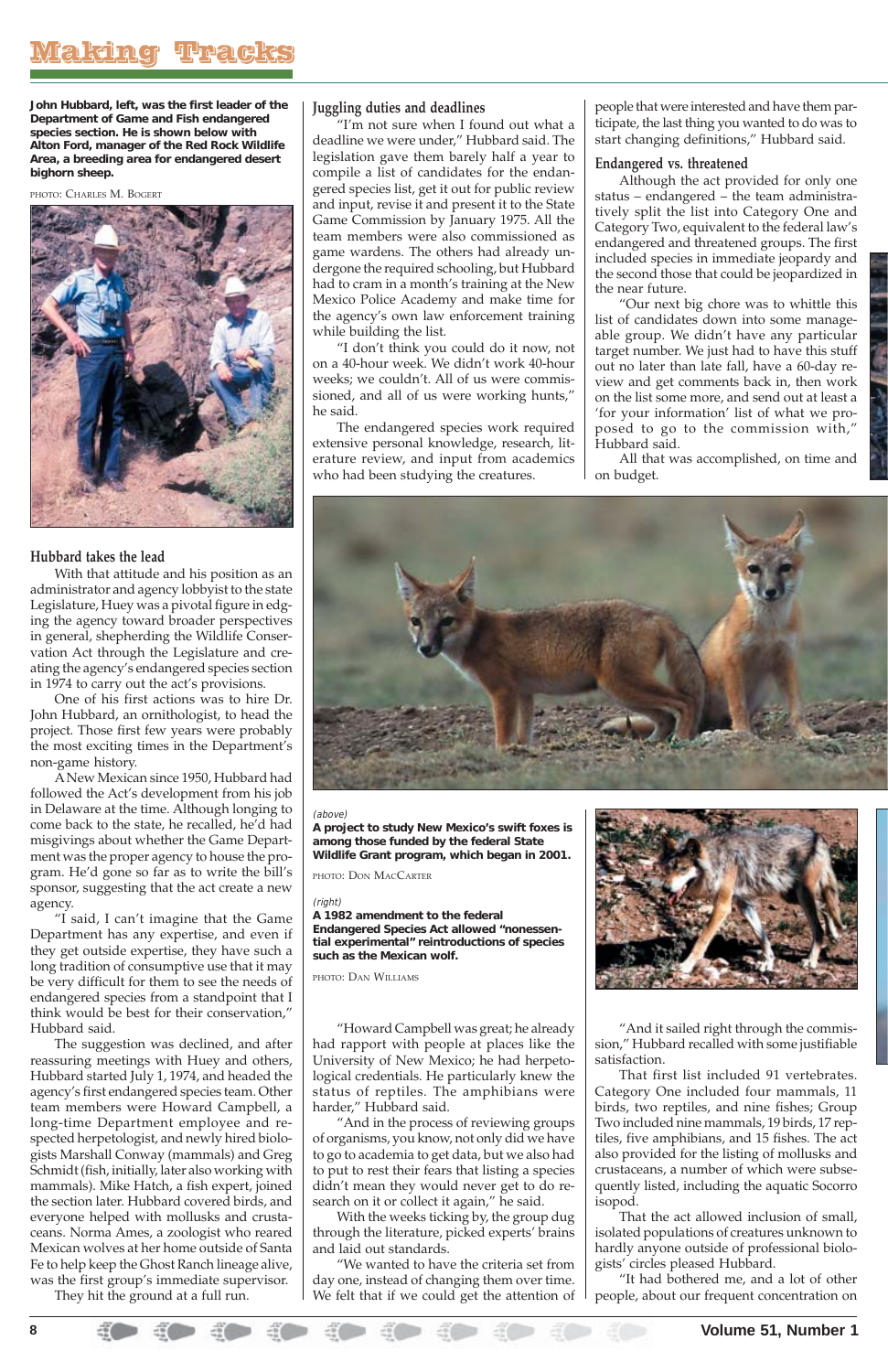the so-called charismatic megafauna, the 'oh my' species like the bald eagle and the peregrine falcon when there were a lot of 'lesser' species that needed attention and whose recovery was often simpler," he said.

#### **Recruiting partners, volunteers**

The endangered species staff spent considerable time in the field, camping out and investigating the status of the full range of potentially endangered wildlife. The tasks were far too numerous and too broad for such a small crew, however, and they looked outside the agency for help.

"I pushed a lot of work onto contractors, especially at the universities," Hubbard said. That included work through established contacts at the New Mexico State University and Colorado State University wildlife schools and expanded connections with biologists at

the University of New Mexico and Eastern New Mexico University.

"I felt that if we could build these contract relationships in such a way it would appeal to their biological interests, we could open the door to new people, new technologies, and so on," Hubbard said.

He also turned to volunteers. "We developed the fine art of piggy-backing on birders with the New Mexico Ornithological Society – which Bill Huey co-founded in 1962, by the way. If you get people to meet certain standards in their bird records, they give you eyes and ears where you couldn't possibly come up with enough contract money or enough staff. They can give you records you couldn't possibly afford," he said.

The numerous investigations led to additional information and, over time, added species to the lists.

Good data also led to species being removed from the lists, such as the coatimundi and Mojave rattlesnake in southern New Mexico, the prairie vole in northeastern New Mexico, and others.





"One was the white-ankled mouse, a *Peromyscus* species. It was a good example of how our crew could work deer or elk hunts part time and be trapping or observing on the side. This particular species occurs in the Trans-Pecos area of Texas and was known to be in the area around Carlsbad Caverns. So by day we would work deer hunts in the Guadalupes, then at night set out traps around Whites City," Hubbard said.

The species was more common and widespread than older records had suggested, and it came off the list.

"That was one where we definitely went after the beast, on the assumption that suitable habitat wasn't being looked at. The same with the prairie vole. As soon as we got information that a species' status was more secure than we'd thought, in these cases because they had a more extensive range, we'd take a hard look at them and sometimes take them off the list," he said.

#### **"Whooping" conflicts**

The nature of the job and the laws themselves required collaboration with other state and federal agencies, especially the U.S. Fish and Wildlife Service. Relations were generally good, but one particularly significant project created a deep rift. It had national repercussions and eventually led to a significant amendment to the federal Endangered Species Act.

New Mexicans were thrilled in the mid-1970s when the U.S. Fish and Wildlife Service created a foster parent program for whooping cranes. Biologists – adapting crane husbandry techniques researched by Huey with sandhill cranes at his home in Tesuque – slipped whooping crane eggs into sandhill cranes' nests. The hope was that the sandhills would raise the whooping cranes and teach them the migratory route from Grays Lake National Wildlife Refuge in Idaho to Bosque del Apache in central New Mexico.

Whooping cranes did make it to the Bosque, but there was fallout and a falling out.

"Bill Huey was involved with crane management for many years, so it was natural that he was a member of the group that got this whooping crane project in New Mexico and Idaho off the ground," Hubbard said.

The initial – and verbal – agreement between the federal and state agencies was that the feds would take a pragmatic approach that put the whooping cranes into real-world situations, that the rare birds' presence would not severely alter existing management practices, including waterfowl hunting, along the Rio Grande Valley. Any changes were to be small and gradual.

"Hardly a year or two went by before the feds designated Bosque del Apache as critical habitat, and all of a sudden waterfowl hunting was jeopardized," Hubbard said.

"Management at Bernardo (state waterfowl area) was impacted even earlier. We used to massively band waterfowl there after hunting season was over, when we could bait and use cannon nets when cranes and waterfowl were staging there. Then the feds were saying, 'Now that the whooping cranes are coming up there with their foster parents, we're not sure we can allow you to do that any more,'" he said.

A second conflict swirled around the Mexican duck, also protected for a time as a federal endangered species, when the Fish and Wildlife Service threatened to end waterfowl hunting where it occurred. Hubbard's own taxonomic work, showing that the U.S. population was hopelessly hybridized with mallards, got it removed from the list. Discord over the whooping crane simmered on. The state and federal agencies sparred, negotiated, and slowly worked things out over several years. The Bosque whoopers never reproduced, and the project was phased out. But state officials, who had gone on out on a limb to persuade local farmers and hunters to accept the program, felt they'd been betrayed.

#### **Until they were protected in 1941, horned lizards were used to make tourist trinkets and sold as doomed pets.**

PHOTO: CHARLIE PAINTER



#### (above)

**A project to reintroduce endangered whooping cranes to the migratory route from Idaho to New Mexico ruffled some feathers when it interfered with hunting seasons and ongoing waterfowl research.**

PHOTO: DON MACCARTER

#### (left)

**Bald eagles and other raptors are protected by New Mexico and federal laws.**

PHOTO: DAN WILLIAMS

*...continued on page 10*

### new mexicowildlife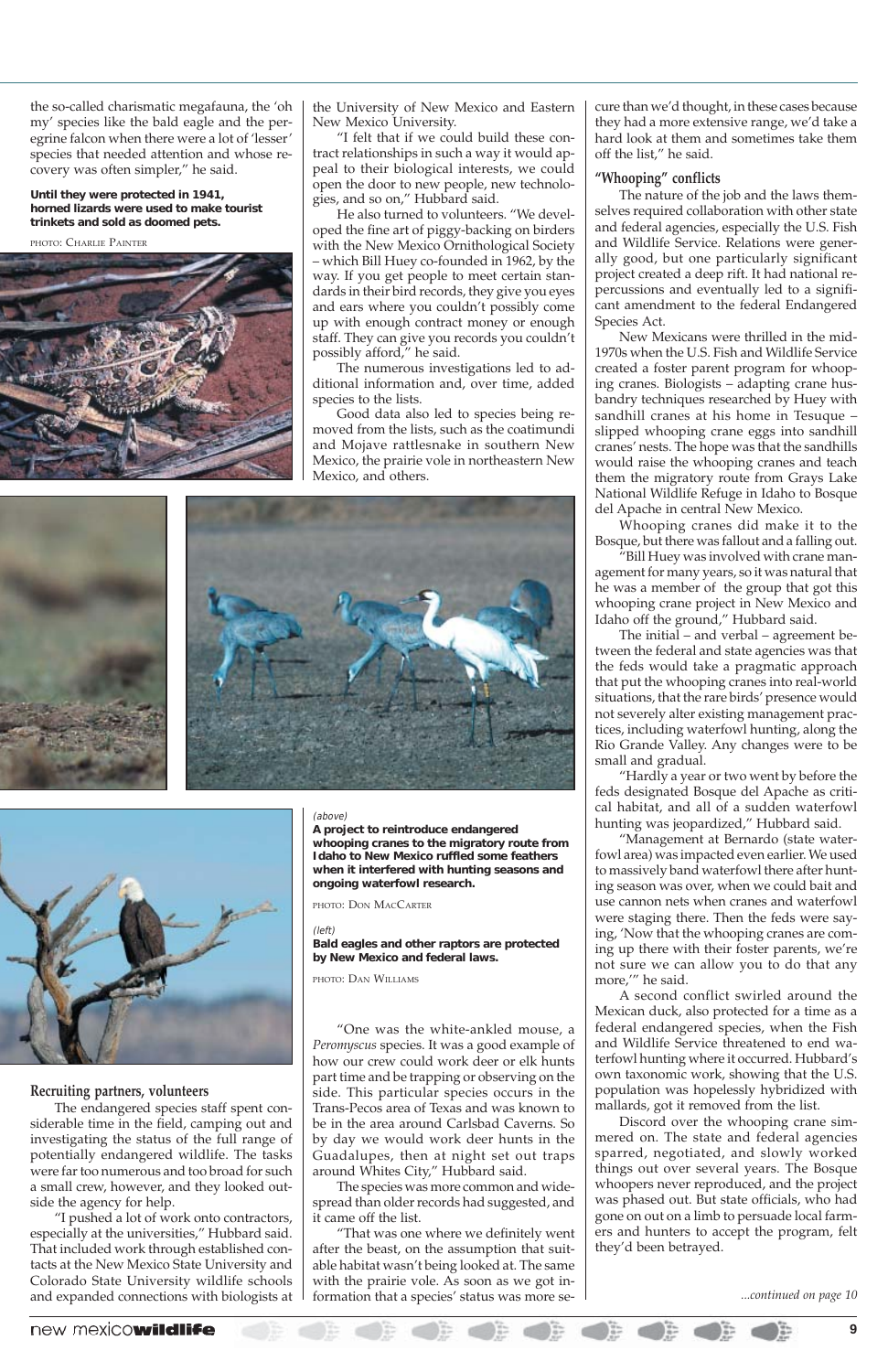

by piece, with reptiles and amphibians being the latest recipient in 2001. With the lonely exception of "horned lizards," which the state Legislature protected in 1941 when the little creatures were being converted into jewelry and exploited as doomed pets for tourists, any reptile or amphibian not on an endangered list was free for the taking. It was feared that commercial collectors, in places such as along the Boot Heel's dusty roads, were having a negative impact on some of the more desirable species.

The 2001 act, although exempting reptiles or amphibians taken for rattlesnake roundups, fish bait (waterdogs, primarily) and lizard races designates all of them as protected non-game animals for commercial taking purposes.

Legislation to simply give some legal status and protection to all non-game species – including consideration in the 1973 Wildlife Conservation Act – has never moved forward. Opposition, particularly from rural interests, is always strong. Politically savvy Department directors have always known that setting such a bill into motion can be dangerous: What comes out always has potential for being far worse than what went in or already exists.

#### **Money matters**

Funding for non-game and endangered species also always seems in short supply, and hardly anyone agrees even on what the source should be.

Bill Huey is forthright: "Non-game funding should come from the general fund," he says flatly, but no such legislation has ever gotten off the ground beyond that provided under the Wildlife Conservation Act.

Instead, successive committees over several decades, most recently in 2004, have examined possible alternative funding for wildlife programs and come up with recommendations, some novel, some naïve, some very workable. But to date, no substantive, ongoing and broad-based source has been found.

The New Mexico Wildlife Federation took the lead in garnering one alternative funding source in 1981, backing legislation that created what became the Share with Wildlife program and then helping to promote and advertise it when it passed.



The concept was simple: Citizens could voluntarily check off all or part of their state income tax refund, donating it to the Game Protection Fund as a way to support wildlife.

The surprising results: First-year donations totaled \$256,000. Then-director Harold Olson, in the 1981-82 annual report, noted, "Our most optimistic estimate of the income

#### **"Nonessential, experimental" compromise**

"It was an on-the-ground lesson for me," said Hubbard, who observed the conflict from the sidelines. "I came to the conclusion that the only way that a state should enter into an agreement like this was by having an amendment to the ESA (federal Endangered Species Act) that would allow this to go forward not with an 'understanding' but with signed agreements.

"We had no signed agreement. We didn't even have an environmental impact statement all the parties had signed off on. The states could jump up and down and raise hell, and it cut no ice," he said.

Hubbard proposed a solution, accepted by the state agency and, eventually, the Fish and Wildlife Service and the U.S. Congress.

"I came up with the experimental population concept. We were actually able to get that amendment done to the act – Congressional action amending the federal ESA," he said.

That amendment went into effect in 1982. Although the "nonessential experimental" designation elicits a full range of emotions and opinions from the public and biologists, the amendment's purpose is purely pragmatic. Under it, federal agencies can introduce populations of endangered species into the wild without imposing sweeping changes that would draw unbending and most often insurmountable opposition.

> Step by step, and piece by piece, those lesser creatures are getting attention.  $\blacksquare$

The Mexican Wolf Recovery Project in New Mexico and Arizona is one example.

#### **Threatened fish derail dam**

New Mexico's Wildlife Conservation Act, unlike its big federal brother, only protects the listed animal itself and provides no authority for critical habitat designations. On rare occasions, however, its work has played on a larger stage, one being the proposed Hooker Dam in the Gila River Basin.

Dams, while impounding reassuring amounts of water for irrigation and recreation – including angling for species not seen in New Mexico before the big reservoirs were built – had significant and undeniable detrimental effects on a number of New Mexico's native fish species.

One question was what impact Hooker might have.

"We already knew that major surviving populations of the loach minnow and spikedace were in New Mexico, but we didn't know enough about them," Hubbard said. So he sent in a trio of contractors "to investigate and figure out what the status was. And they did a bang-up job." The two fishes were soon on the federal government's threatened species list. "We gave them the data," Hubbard said. That listing and the subsequent critical habitat designation combined with questionable economics and water rights factors to derail the dam plans in the mid 1980s.

#### **State lists 123 species**

Significantly amended in 1995 to include a series of conditions and steps for listing a species, the state's list as of the 2004 biennial review included 123 species, among them a range of mammals, birds, fishes, reptiles, amphibians, crustaceans and mollusks.

Protection for non-game continues, piece

it might produce was \$150,000." He also pointed out that "donations came both from sportsmen and from people who do not hunt, fish, or trap, and many of the donors expressed their interest in development of more programs to benefit non-game species."

The generous donations levels did not last, though. In the early 1980s, the state was handing out income tax rebates that increased not only the size of refunds, but also the number of taxpayers receiving them. But within a few years, the tax rebates were repealed and other agencies coat-tailed in with competing check-offs. By tax year 2005, a half-dozen other programs and four political parties were asking for tax refund check-off donations.

As contributions dropped, Share with Wildlife and its citizen allies sought additional funding sources. In 2003, legislation authorized sale of a specialty license plate, adorned with a Gambel's quail, to help raise funds for the program. The \$25 plate generates about \$25,000 annually, while the tax check-off and other donations now hover at about \$35,000.

There may be some hope at both the national and state levels, however.

The national Teaming with Wildlife coalition, with state wildlife agencies and some 3,000 conservation groups from across the spectrum as members, has lobbied Congress for years for a sustained funding source for non-game wildlife and successfully persuaded Congress to pass the State Wildlife Grant program in 2001. Congress has funded it at approximately \$70 million to \$75 million a year since. New Mexico receives about

#### \$75,000 to \$80,000 a year.

Then, in near keeping with Huey's suggestion, the 2006 legislature considered the Land, Wildlife and Clean Energy Conservation Fund, a comprehensive, \$10 million appropriation from oil and gas revenues that would have included funding for wildlife conservation, outdoor recreation and other conservation matters. It mired down in the legislative bog of bills, but, like the license plate bill and others before it, may pass in the future.

*JOHN CRENSHAW* is a writer, outdoorsman, and retired chief of the Department of Game and Fish, Public Information and Outreach Division.



**Wild birds such as the Bullock's oriole have been protected in New Mexico since the early 1900s.**

PHOTO: MARTIN FRENTZEL

**New Mexicans who buy \$25 Share With Wildlife license plates contribute about \$25,000 a year for the state's non-game wildlife.**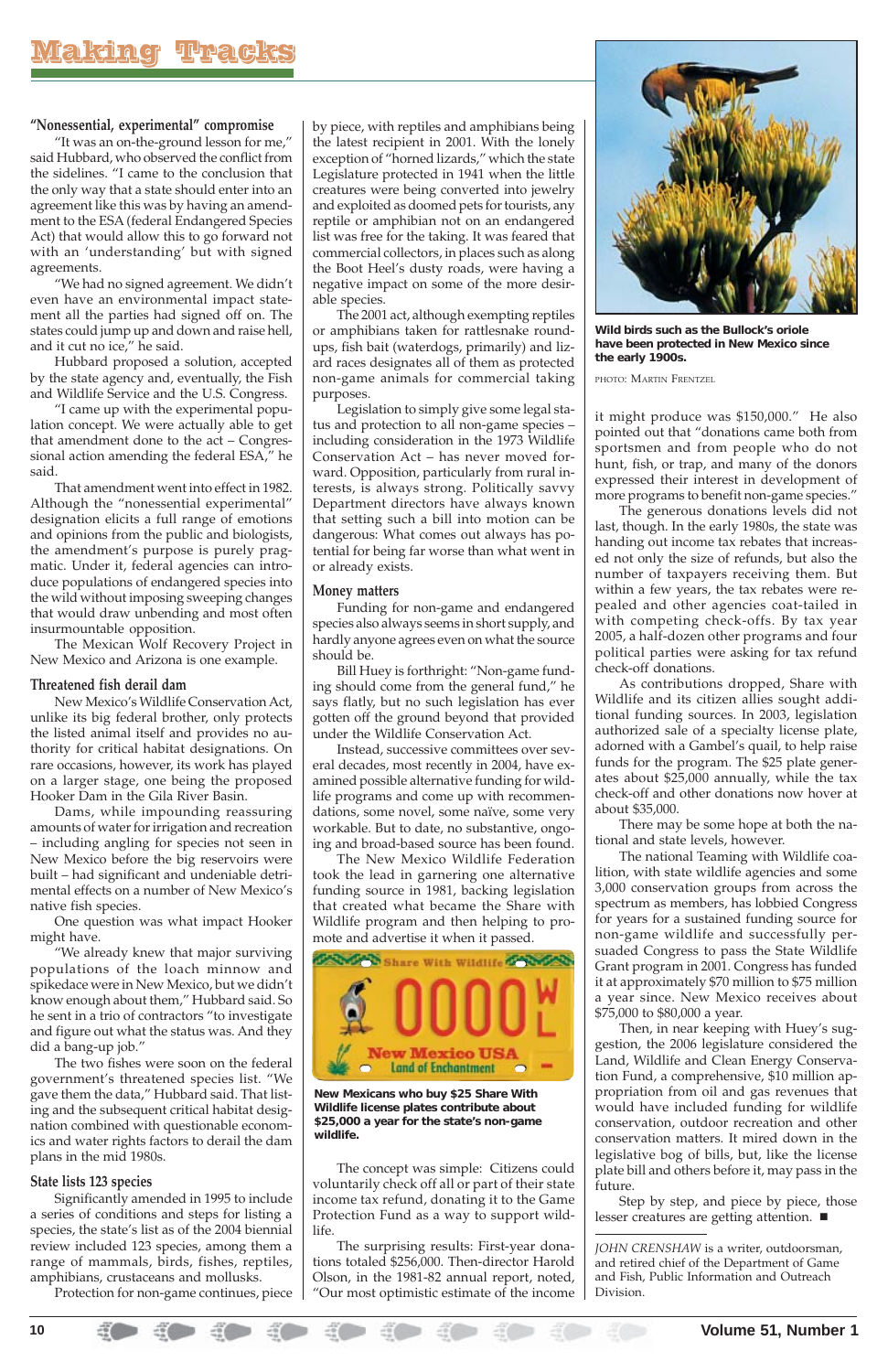

#### **BY LUANN TAFOYA**

The "Old Refuge," 52 acres of bosque wetlands purchased by the State Game Commission in 1933, is poised to become a waterfowl sanctuary, an education center and the heart of New Mexico's 34th state park, thanks to a partnership among the Department of Game and Fish, New Mexico State Parks Division and others with stakes in the southern Rio Grande bosque.

Work already has begun on the 307-acre Mesilla Valley Bosque State Park south of Las Cruces. Governor Bill Richardson jumped in a backhoe and dug a trench for new young cottonwoods as he helped dedicate the park in December. Formerly known as the Old Refuge, and Picacho Bosque, the new park is scheduled to open to some public use in early 2006.

"By protecting and restoring the Rio Grande and the bosque, we will educate our children about nature, culture and conservation," Governor Richardson said. "What a fantastic project! I'm proud it is moving forward under my administration."

An ambitious development plan calls for a partial park opening in early 2006. State Parks' goal is to make the park a reflection of Rio Grande Nature Center State Park in Albuquerque, which is considered one of the state's best nature education and recreation centers.

"We plan to make this new park our southern jewel along the Rio Grande bosque," State Parks Director Dave Simon said. "Our focus will be community-based conservation with an emphasis on education."

Mesilla Valley Bosque State Park is one of five parks that include land leased to the State Parks Division by the Department of Game and Fish. Others are Eagle Nest Lake State Park, Cimarron Canyon State Park, Fenton Lake State Park and Clayton Lake State Park.

"These kinds of partnerships help both state agencies as we work toward protecting our natural resources and creating more opportunities for the public to enjoy them," Department Director Bruce Thompson said. "This new park is a prime example of those efforts."

Future plans for the park include an integrated trail system for hiking, biking, and horseback riding, with access to observation decks for wildlife viewing. An education center with interpretive displays, classrooms and a gift shop is scheduled to be completed in 2007. In all, about \$2.8 million in state and federal funds have been committed to the first phases of development. Long-range plans include acquisition of more land from private landowners, the U.S. Bureau of Land Management, U.S. Bureau of Reclamation, and the Elephant Butte Irrigation District to bring the total park size to around 1,000 acres.

> place worth saving. Unlike most of the Mesilla Valley, it has some remnant riparian habitats that were once found in the flood plain of the Rio Grande. Today, 90 percent of those habitats are gone, but this site still has some of those values left – the cottonwoods, tornillo and the beautiful wet meadows that you just don't find anymore."  $\blacksquare$

The current park boundaries extend south from the Mesilla Bridge, where N.M. 359 crosses the Rio Grande, to the Mesilla Dam. Four entities are involved in joint ownership and management of the property:

• The Department of Game and Fish owns 52





acres, which are managed by State Parks under an interagency Joint Powers Agreement. The agreement allows State Parks to manage and develop the property, charge user fees, assist with resource management, and provide law enforcement. Fishing will be allowed in the park, but hunting will be prohibited.

- The International Boundary and Water Commission has leased 100 acres of land within the park to State Parks.
- New Mexico State Parks owns 13 acres, acquired from Harris Farms for construction of the main activity complex, which includes an access road, visitor center, education center, gift shop, picnic area, parking area, office and maintenance yard.
- The remaining 142 acres are owned by Harris Farms, with a conservation easement held by State Parks.

new mexicowildlife

"It has always been a special place," Buford Harris said of the property his family has owned since 1938. "We are proud to have it in a state park. Urban sprawl is creeping out toward us at quite a pace and it's important to be able to help preserve a part of New Mexico's cultural and natural heritage."

Park Superintendent Stan Ellis said Mesilla Valley Bosque State Park will be an opportunity to showcase the wetlands, the wildlife, and the history of the Mesilla Valley.

"It also will be a great opportunity for State Parks to become an active part of the Mesilla community," Ellis said. "Our primary goal is to restore the area to its natural state, to give visitors a chance to enjoy New Mexico's riparian and bosque habitats – and to visit a wildlife sanctuary."

Protecting and restoring the Rio Grande bosque has been a longtime goal of Kevin Bixby. As executive director of the 14-year-old Southwest Environmental Center in Las Cruces, he has spearheaded community efforts to establish a wetlands preserve in the area. The Environmental Center, along with the City of Las Cruces, the Trust for Public Lands, and the Land and Water Conservation Fund all have contributed to the costs and work involved in establishing the new park.

"This new park demonstrates the power of a good idea,

and how important citizen activism is in their development," Bixby said. "For us, this is a river restoration site, a

*LUANN TAFOYA* is the Southwest Region Public Information and Outreach Officer for the Department of Game and Fish.

## **'Old Refuge' is newest state park**

#### (above)

**A portion of the new Mesilla Valley Bosque State Park wetlands formerly was known as Picacho Bosque and the Old Refuge.**

#### (left)

**The scenic Organ Mountains are a scenic backdrop from the Rio Grande levee road at Mesilla Valley Bosque State Park.**

PHOTOS: SOUTHWEST ENVIRONMENTAL **CENTER** 

(below) **Governor Bill Richardson handled the backhoe during Mesilla Valley Bosque State Park groundbreaking ceremonies in December 2005.**

PHOTO: LUANN TAFOYA

æ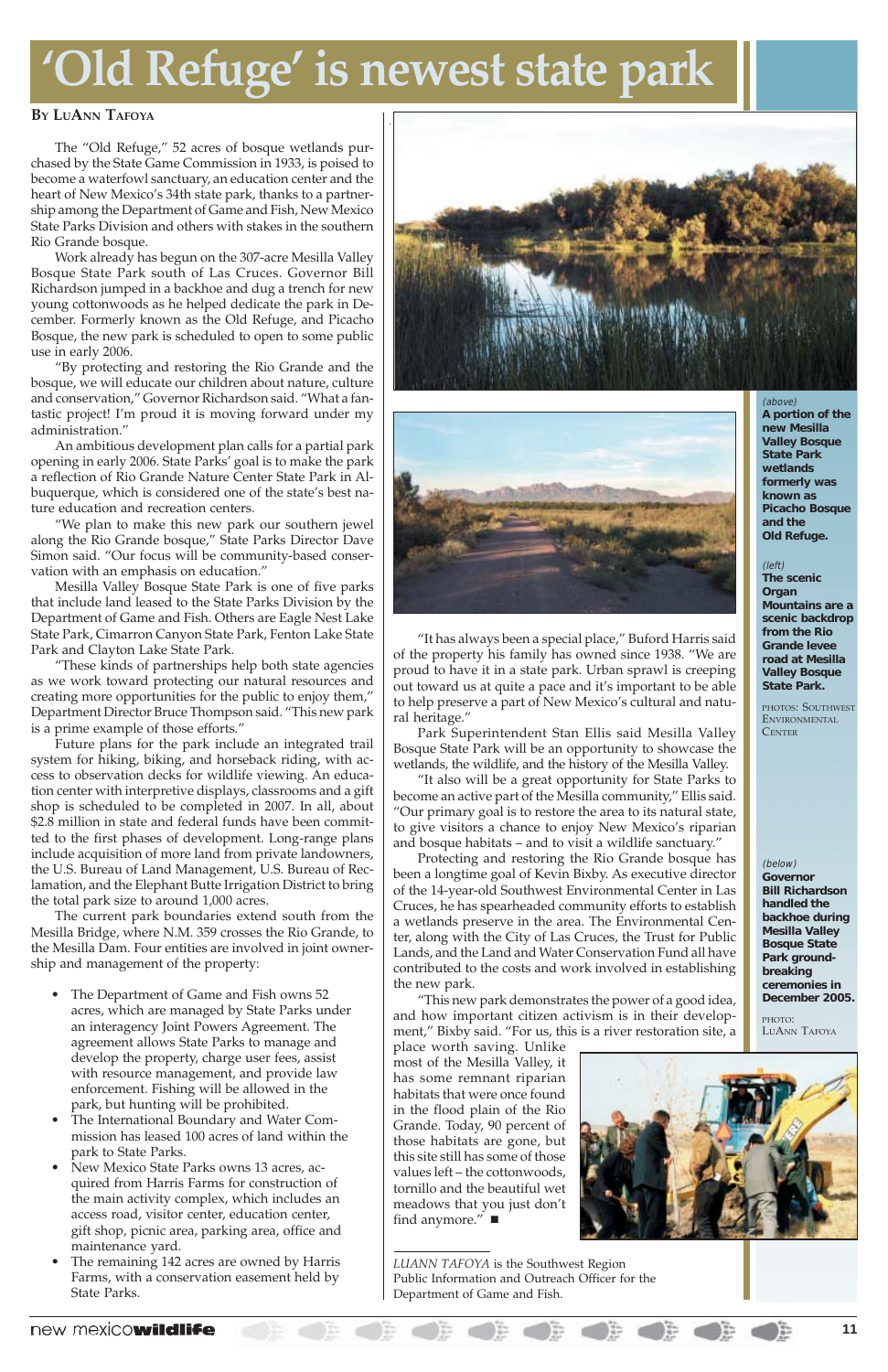#### **BY M.H. DUTCH SALMON**

Dr. J.A. Henshall, in his classic 1881 volume "Book of the Black Bass," lauded the smallmouth bass (*Micropterus dolomieui*) as "ounce for ounce and pound for pound, the gamest fish that swims." It remains an interesting claim, never entirely provable, but the subject of many campfire debates, and that's always fun. In a column, I once rated all the available sport fish in New Mexico as to wariness, energy at the strike, speed and



endurance on the end of a line, and leaping ability. By my reckoning, the smallmouth was the only species considered that rated highly in all these factors of "gameness." So Dr. Henshall may have had a point and certainly, as fishing lore if not science, his statement has stood the test of time.

Such a special fish deserves a special place, a wild place where a game fish can reproduce naturally. The Gila National Forest, 3.3 million acres north of Silver City, contains our nation's first designated wilderness area. Some 800,000 acres of the Gila and Aldo Leopold wilderness areas have been set aside as off-limits to vehicles, roads, and development, but open to fishing and hunting. At its heart flows the Gila River, the last main stem river in New Mexico without a holding dam or impoundment. West of the Continental Divide, and far from the native haunts of Dr. Henshall's favorite fish, this stream holds an improbable population of wild smallmouth bass.

It is interesting to consider how these bass got into our state's last free-flowing river. For a while I thought it was a good ol' boy I'll call Billy. Ol' Billy and I used to hang out at the same honky tonk in Silver City. He knew I liked to fish, and that I also had a certain local reputation as an "environmentalist." Billy didn't like environmentalists and he enjoyed a tease, telling me on a number of occasions that he was the outlaw that managed a rogue introduction of bass into the Gila, in violation of game laws and "to prick all those enviros and biologists." Of course ordering up some smallmouth bass from some faraway hatchery and keeping them alive over a long trip to finally release them surreptitiously into the wilderness isn't easy. But Billy told a good story and it almost sounded plausible until I got hold of an obscure New Mexico Game and Fish stream survey of the Gila River, circa 1953. Turns out the smallmouth bass was already well established in the Gila, from the forks on down to the Middle Box Canyon, when Ol' Billy was still in grammar school.

A check of agency stocking records shows that it was our own Department of Game & Fish that had a hand in it, stocking small-



mouth bass in the Gila River in 1941 and 1944. The bass didn't need any help once they got in there. Periodically, raging floods, drought, and ash flows that follow forest fires will knock their populations back. One summer, after a particularly bad fire and a massive flow of black ash, I couldn't find a bass in my favorite stretch of river. I thought, "The smallmouth are gone from the Gila!" But invariably some survive such catastrophes and it didn't take them but a year or two and they were back in good numbers.

## Bronze beauties for miles

The smallmouth of the Gila are emerald green with bronze markings. The Gila and its three forks, the east, middle and west tributaries, is a series of swift, whitewater runs, which oxygenate the water, riffle habitats, and deep green, rocky, pools – perfect habitat for these bronze bass at elevations starting at about 6,000 feet.

The entirety of the east fork has bronze bass, including its principal headwater, Beaver Creek, a total run of about 30 miles. The bass are found for about 10 miles up the middle fork, and in lesser numbers in the lower portion of the west fork. From where the forks meet at Grapevine Campground, the bass are prevalent on down through the "wilderness run," about 42 miles to the confluence of Mogollon Creek. From there on downstream they exist in lesser numbers as the water warms, providing limited fishing in the regions known as the Middle Box below Cliff and the Lower Box below Redrock. I used to say that was the end of it for bass in the Gila. But a resident of Clifton, Ariz., recently told me that bass are showing up well downstream, around the confluence of the Gila and San Francisco Rivers. Clearly, this is an adaptable fish, sharing cold waters with trout and warm waters with catfish and carp.

With the vagaries of flood, drought and fire, the Gila's bass fishing can be good or disappointing depending on the year. But even when it's good there is little chance that the Gila's bass will be overburdened by anglers. The great majority of prime bass habitat is within wilderness and roadless areas; it's public land and you are welcome to go there, but this is not roadside fishing. To get to the honey holes, some fitness and a strong hiking ethic is required. Usual access points are the Grapevine Campground, the confluence of the middle and west forks, near the Gila Visitor's Center, and the Turkey Creek and Mogollon Creek Campgrounds downstream. From any of these locales you can

hike to some of the prettiest bass fishing you will ever see.

## Bait always brings out the best

I started out bait fishing the Gila. I mostly use flies today, but bait fishing is still great sport, especially if you are acting as guide to several errant children. In the summer of '04 it was my task to humor my son Bud (at the time eight years old), and his friends Christopher (nine) and Ethan (seven) for a day of fishing. It was a strong hike to get to the best pool; it was June and bloody hot, and how do you keep three young rowdies from just going swimming and ruining the sport? I recalled my own youth and how much fun it can be to catch bait.

So we skipped the night crawlers at Wal-Mart, grabbed the fine mesh net, and I said, "Boys, we're going to catch our own." At the first crossing I got them to turning over rocks in fast water. They were astounded at all the life under there – water beetles and a variety of larvae – but no way would they pick up the hellgrammites that were the prize. All those legs and the big pincers were just too much. The hellgrammite is the larval form of the large Dobson fly and I put a

## **Game fish, wild river Feisty smallmouth bass lure anglers to Gila River**

(above) **A bit of hiking is required to reach the best smallmouth bass fishing on the Gila River.**

(left) **Large flies, such as (clockwise from top left) the bumblebee, wooly buggers, and Pistol Pete work well for Gila River bass.**

PHOTOS: JAN HALEY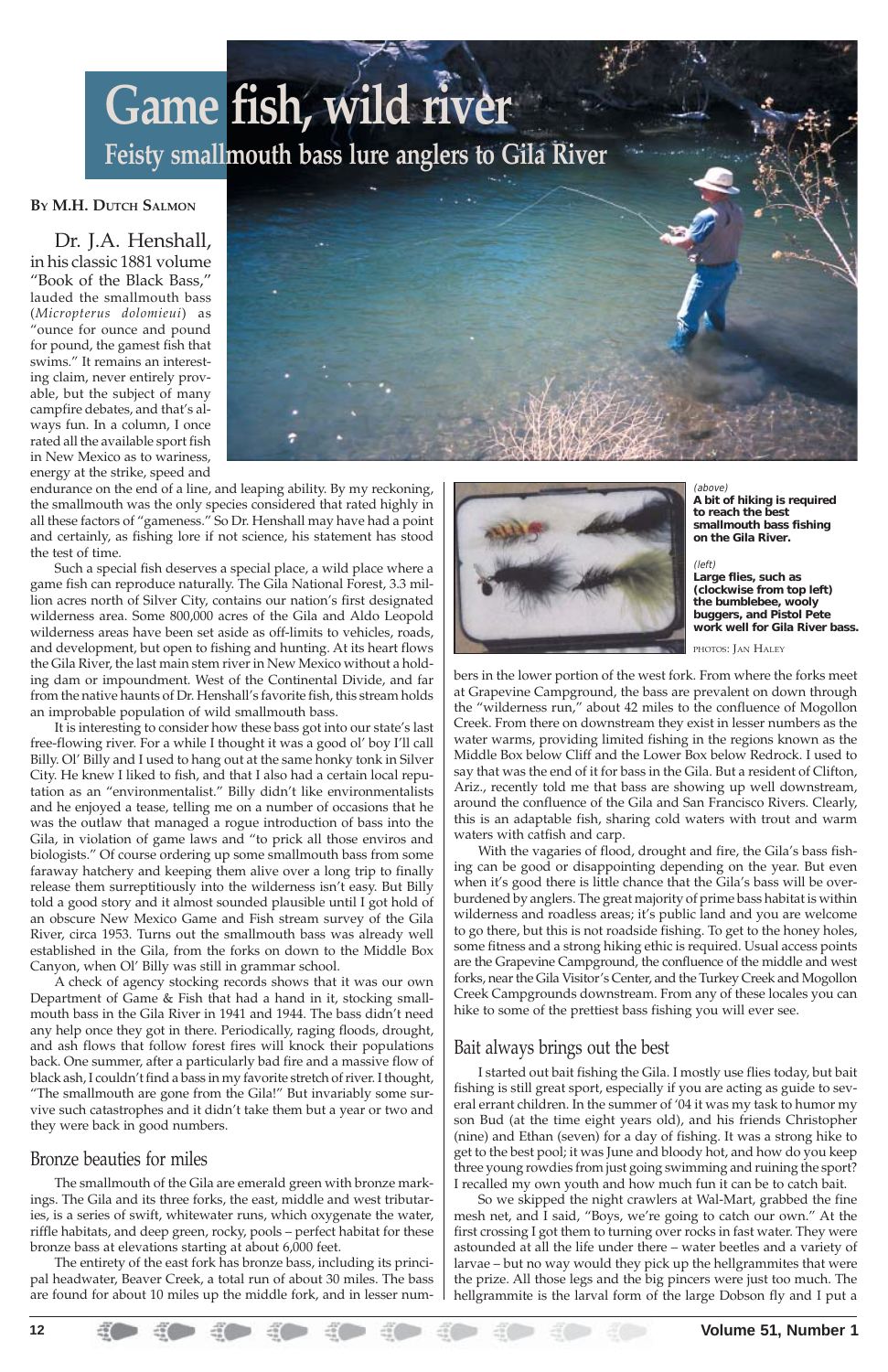## **Smallmouth bass (***Micropterus dolomieu***)**

**Other Names:** Smallie, smallmouth black bass, black bass, bronze bass, green bass

#### **Origin:** Introduced



**Size:** Smallmouth bass commonly live 5-7 years, with a few individuals reaching 10 to 20 years. Some bass waters grow some adults to weights of 2 to 3 pounds. In New Mexico, only a few exceed 4 pounds, and bass heavier than 5 pounds are rare.

**Records:** The New Mexico record smallmouth bass is 6 pounds, 14.4 ounces, caught in Navajo Lake in 1999 by David Young. The North American record is 10 pounds, 14 ounces, from Dale Hollow Lake, Tenn.

**Identification:** Bass are members of the sunfish family. The upper jaw of smallmouth bass does not extend beyond the back of the eye. The notch between the spiny and the soft-rayed section of the dorsal fin is not deep.

### new mexicowildlife



**Bud, Christopher and Ethan took turns landing this nice Gila smallmouth bass.**

PHOTO: M.H. SALMON

few in a plastic sandwich bag as we moved on to the flats. Many of the Gila's quiet backwaters are loaded with non-native crawfish, and only the hellgrammite rivals a crawdad as bass bait.

You should have seen those boys get after those crawfish! They whooped and splashed around and chased them with the net and it was such a sport they wouldn't hardly quit to go fishing. But they did finally get lines in the water, we caught three nice bass, and the biggest one at 16 inches put up such a scrap it took all three of them taking turns to get him ashore.

The spin fisher will use a small Dardevle, a Mepps spinner, a Rooster Tail, etc. A quartering cast upstream, flutter it through the current drift, then reel it in from down below. You will catch bass.

Any trophy smallmouth is an event for an honest angler. But a bronze bass of size from our state's last wild river is a memory for a lifetime.  $\blacksquare$ 

PHOTO: JAN HALEY

The fly caster will use a similar logistic of upstream cast, dead drift, then jig it in. Surface bugs will work, especially toward evening, but beadhead nymphs, wooly buggers, Clouser minnow, or anything else that sinks will generally work better. A strike indicator helps but I don't like them. Just put your fly at the head of the pool, then watch close for the line to check on the drift. When it does, gig him. He will run, he may well jump, and you'll know you are not hooked to a hatchery stocker. Generally, Gila bass are not picky as to the fly, but being wilderness fish they are spooky and you have to sneak up on them.

There are often so many small bass in the Gila it can be hard to hook a large one. One day last summer I made that rare perfect cast to a deep pocket between two boulders. He took that black wooly bugger and looked so big in the water I thought sure I would exceed my best of 18 inches. But by the time I got this bass on the beach he had "shrunk" to just that length. Still, I was energized by such size. The next time on the same stretch of water I landed 21 bass but none was more than 10 inches. Which leaves me with a thought: The bronze bass is not native to the Gila and no doubt competes with scarce natives such as the less sporting roundtail chub. Should we liberalize the take of small bass while requiring that the big ones be let go, leaving us over time with far fewer bass, but a selection of trophies? Could we help the natives and create a trophy bass fishery at the same time?

*M.H. "DUTCH" SALMON* of Silver City is an accomplished outdoor writer, book author and editor, and a member of the State Game Commission.



**Some Gila River smallmouth bass are worth bragging about.**





**The author with an 18-inch Gila smallmouth.**

#### ILLUSTRATION: JOSEPH R. TOMELLERI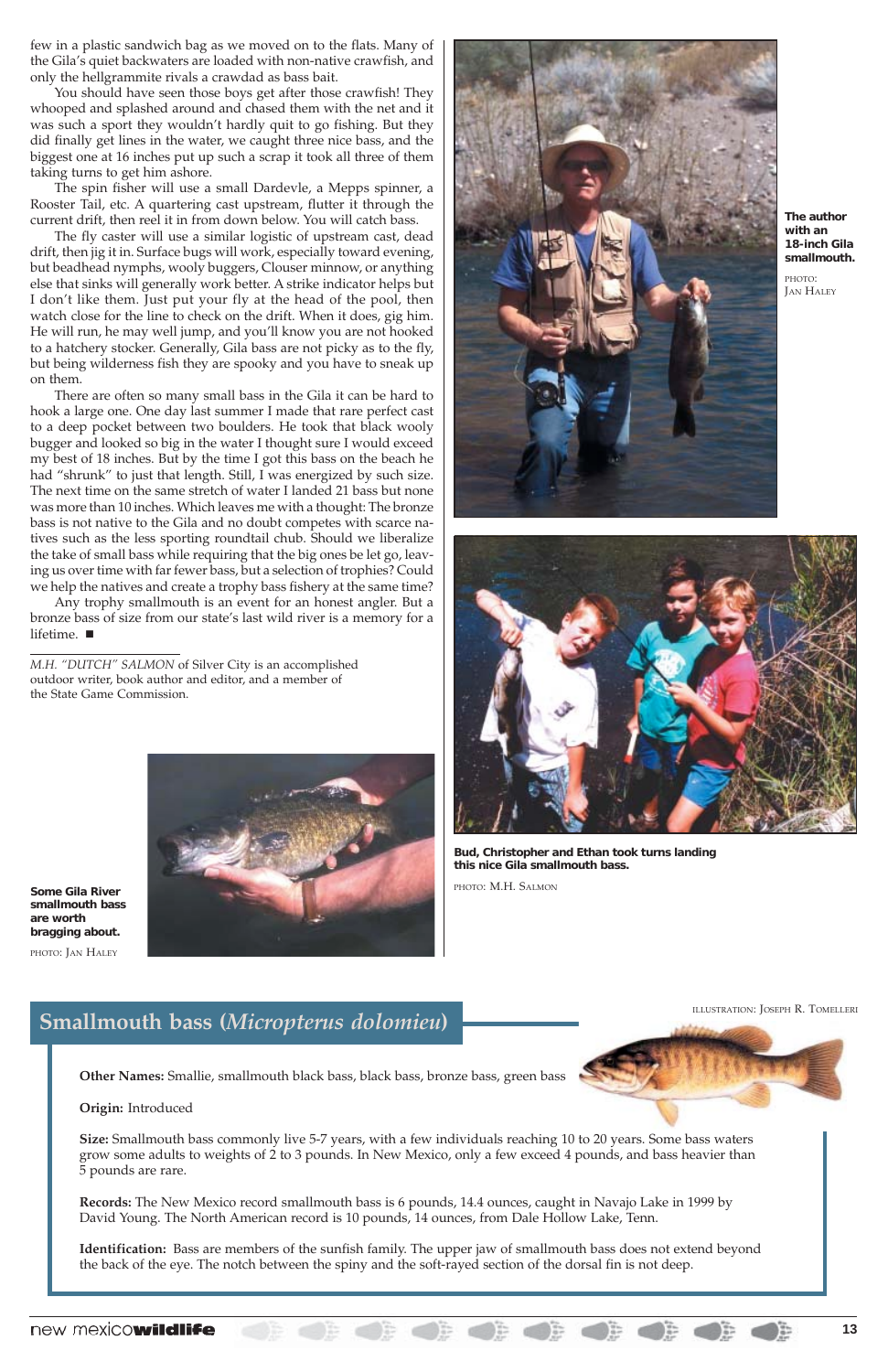started this year with a slightly different goal. Unlike the Gila trout, the Rio Grande cutthroat is not considered threatened or endangered and anglers can catch and in some places to keep them. However, because pure strains of the trout are found only in about 25 northern streams, state and federal agencies have launched an ambitious plan to enhance the trout's range, population and genetic diversity.

"The distribution of Rio Grande cutthroat trout in New Mexico is less than 10 percent of what it once was," said Kirk Patten, the Department of Game and Fish biologist recovery team leader. "We consider it a 'sensitive' species. Our goal is to re-establish populations of pure native trout in enough streams and lakes over a large enough area that there would be a very low probability of local extinction in case of a catastrophic event such as a severe drought or wildfire." The 10- to 15-year project involving state and federal agencies, conservation groups and private landowners is intended to remove non-native fish from streams and lakes in the Rio Costilla watershed, and then restock those waters with various lineages of native Rio Grande cutthroats. Although both projects enjoy widespread support, they share a major hurdle: public concern over how to safely and effectively remove all of the non-native fish, which outcompete, interbreed with the natives, and degrade the genetics. Most fisheries biologists agree that the most effective way to remove all fish from a stream or lake is to use the short-lived chemicals antimycin or rotenone, which deprive gilled organisms of oxygen. A typical treatment scenario would include electroshocking to remove and hold other native species, followed by chemical treatment, stream surveys to ensure the treatment was successful, then restocking the water with natives. Chemical treatment, however, is now used only as a last resort for fish restoration projects – after non-toxic fish-removal techniques such as increased bag limits, salvage orders and electroshocking have failed.

### Gila trout: beating the odds

With a little help from their friends, New Mexico's native Gila trout are rebounding from a century of abuse and bad luck, and by this summer could be downlisted from federally "endangered" to "threatened." And downlisting will bring opportunities for limited angling – maybe as soon as 2007.

It hasn't been an easy journey, said David Propst, leader of the Gila Trout Recovery Team for the New Mexico Department of Game and Fish. In more than 20 years with the native trout restoration project, he's seen the trout beaten back by forest fires and drought, threatened by habitat degradation and invaded by non-native fish. Through it all, at least four distinct genetic lineages of the hardy trout still thrive in small streams of the Gila National Forest, some of their ancestors having been carried out of forest fires on mules. And through it all, the challenges for Propst and others on the restoration team has remained the same: preserve the species' genetic diversity by reintroducing pure strains of each lineage into separate waters.

"The key element is to retain all the diversity you have left, and to do that, you must secure replication of all the lineages," Propst said. "When we meet the requirements for diversity, we'll be able to get the species downlisted from "endangered" to "threatened." Eventually, our goal is to see the species delisted entirely."

By this year, ongoing restoration work spearheaded by the Department of Game and Fish, the U.S. Fish and Wildlife Service and the U.S. Forest Service in the far reaches of the West Fork of the Gila River will expand the Gila trout's range to almost 100 miles. Those self-sustaining populations will add security to each of the trout's genetic lineages from Main Diamond Creek, Whiskey Creek, Spruce Creek and South Diamond Creek. That's a far cry from conditions in the 1970s, when forest fires or severe drought easily could have wiped out the species.

Jim Brooks, the Gila trout restoration leader with the U.S. Fish and Wildlife Service, said downlisting will ease many of the restrictions that accompany "endangered" status, and open avenues for angling opportunities. The designated hatchery for Gila trout in Mora currently produces more trout than can be stocked in available waters. With delisting, those trout, including some of the large "brood stock" could be placed in waters that are more accessible than the small, high-mountain streams where most of the trout currently reside.

"There are some streams out there that would give people much better access and more realistically satisfy recreational anglers," Brooks said. "Right now we've got excess fish in the program – including some that approach 5 pounds and more than 20 inches — and no place to put them. With delisting, those fish would be available for stocking in areas with larger habitats and open canopies like the entire West Fork and much of the Middle Fork of the Gila."







**David Propst leads the Gila Trout Recovery Team for the Department of Game and Fish.**

PHOTO: DAN WILLIAMS

**Kirk Patten leads the Rio Grande Cutthroat Trout Recovery Team for the Department of Game and Fish.**

PHOTO: DAN WILLIAMS

**Gila trout rarely exceed 10 inches, but can grow to 20 inches or more.**

PHOTO: MARTIN FRENTZEL

















**Gila trout inhabit New Mexico's most isolated watersheds, such as the upper reaches of the West Fork of the Gila River.**

PHOTO: DAN WILLIAMS

*Native water s continued* 

*from page 1* 

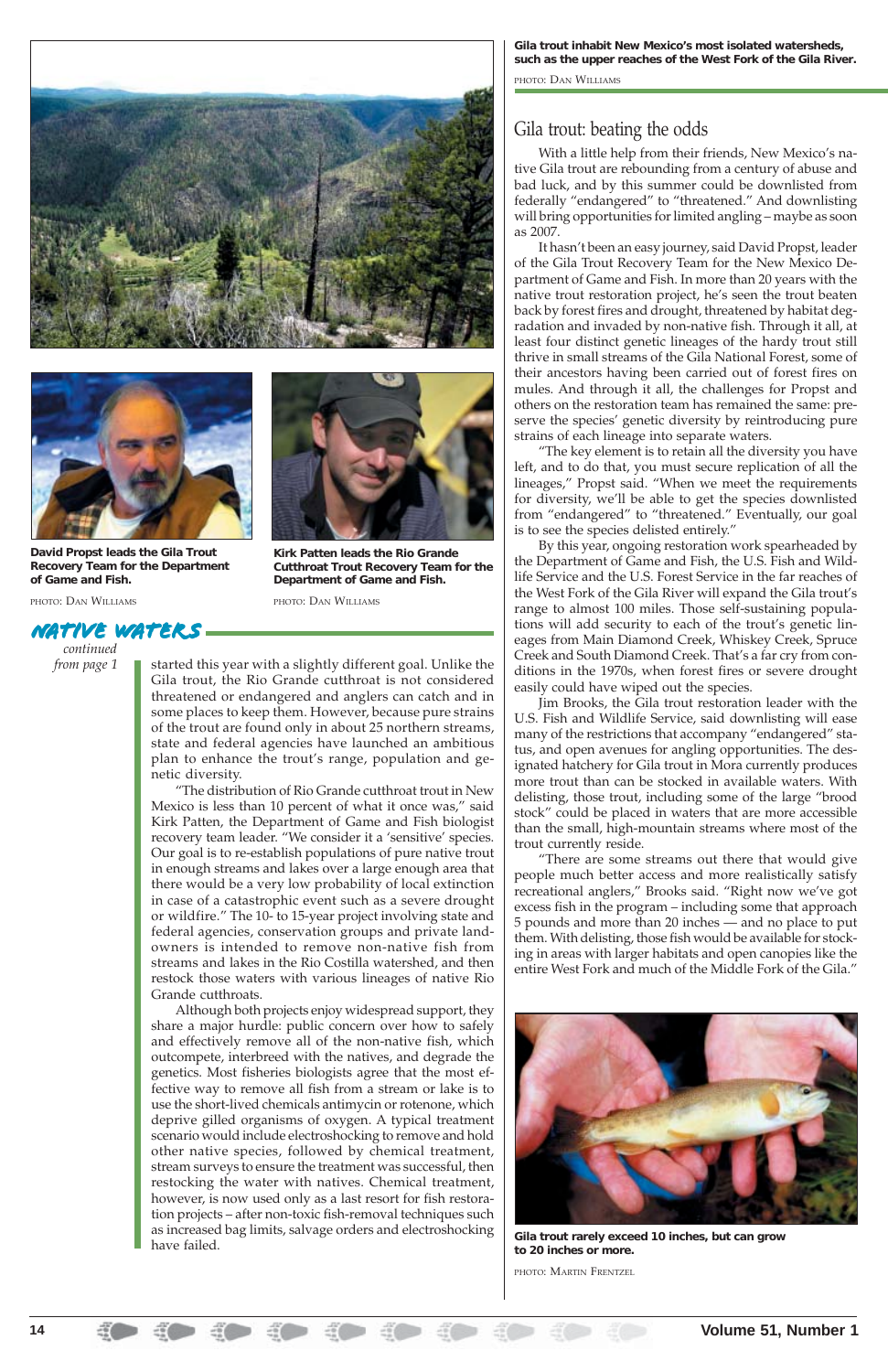#### new mexicowildlife **15**

## Rio Grande Cutthroat: gaining mileage

New Mexico's state fish is not on state or federal "endangered" lists, and a committed band of conservation groups, government agencies and individuals plan to make sure it stays that way. The only way to do that, biologists say, is to safeguard the fish's genetic purity by creating more habitat that is free of non-native competitors.

"We're trying to re-establish the historic fishery," New Mexico Department of Game and Fish biologist Kirk Patten said of an ongoing project to restore pure strains of Rio Grande cutthroat trout to the Rio Costilla watershed in Northern New Mexico. "To do that, the federal Endangered Species Act requires the genetics to be pure."

Pure strains of Rio Grande cutthroats currently inhabit about 25 streams in New Mexico and several in southern Colorado. Some of the populations, mostly in upper regions of watersheds, are pure strains of native trout. Others have

been compromised because they readily interbreed with non-native rainbow trout, creating the familiar "cutbow." The Costilla restoration project is intended to protect and expand the range of pure, native trout in approximately 150 miles of steams, 25 small lakes, and Costilla Reservoir. Project partners include the New Mexico Department of Game and Fish, U.S. Fish and Wildlife Service, U.S. Forest Service, Interstate Stream Commission, Trout Unlimited, New Mexico Trout, Turner Enterprises and the Vermejo Park Ranch, The Rio Costilla Cooperative Livestock Association, and others.

"This project is huge," said Schudlich of Trout Unlimited. "It's going to take a lot of work and a lot of cooperation to make it happen."

With the planning phases and most of the public input process complete, the project is scheduled to move into the implementation phase this summer or fall. The plan is to remove all non-native trout and other fish species from the waters, then restock them with native cutthroats and other native fish, including the Rio Grande sucker, longnose dace and the Rio Grande chub. Non-native fish in the Rio Costilla watershed include brown, brook and rainbow trout,

cutbows and non-native suckers.

Anglers currently can catch Rio Grande cutthroats in most mountainous areas of northern New Mexico, including the Valle Vidal, the Jemez Mountains and the Pecos Wilderness. Some of the cutthroats are pure natives, others are not. "Our goal is to re-establish pure native fish in 10 to 12 good self-sustaining populations," Patten said. "We want to keep the Rio Grande cutthroats off the endangered lists so people can continue to enjoy catching them."

This summer or early fall, restoration crews will begin the first phases of the project in the Costilla watershed: removing the non-native fish. The plan is to begin with a manual removal process – first by electrofishing, then following up with relaxed limits for angling, and finally a salvage order on all the fish in the stream. If those methods fail to remove all the non-native fish from the waters, a chemical removal process will be considered.



### Is restoration worth the effort?

State and federal officials estimate that agencies have spent about \$200,000 a year on each of the native trout restoration projects, a price the biologists consider a bargain considering the millions of dollars a year often spent managing other wildlife species. Brooks, with the U.S. Fish and Wildlife Service, said he's pleased to see increasing public support for native trout restoration: "I think people today have a better understanding of endangered species issues," he said. "The idea of spending money supporting native fisheries is pretty attractive."

To anglers like Schudlich, the advantages of native trout restoration are obvious: "The main objective is to see New Mexican's fishing for Gila trout sometime in the future … and to keep the Rio Grande cutthroat off the threatened and endangered lists." As a representative of the state's largest angling organization, he said he receives numerous inquiries from out-of-state anglers looking for rare fishing opportunities. And having more anglers means more awareness and protection, he said.

Other anglers aren't so sure. Bill Dyroff, a longtime New Mexico angler and fishing writer, said although he supports all efforts to protect native trout, he wonders whether catching one would be any more special than, say, catching a nice brown or rainbow. "I guess I would consider it something special if I caught one," he said. "But would I go out

of my way to do it? I'm not sure."

Biologists Propst and Patten take a wider view of their work: "These fish are a unique resource for New Mexico anglers and the people who visit our state," Patten said. "They also have a tremendous economic benefit for the state and many rural communities. People come from all over because they want to fish for an exotic, native trout. And in New Mexico, we have two."

#### !



**Anglers currently are allowed to catch Rio Grande cutthroat trout in many New Mexico waters.**

#### PHOTO: MARK GRUBER

#### (right)

**Amy Unthank and Art Telles of the U.S. Forest Service treated the upper reaches of White Creek in the Gila Wilderness to rid the stream of non-native fish.**

#### PHOTO: DAN WILLIAMS

#### (below)

**The Rio Costilla soon will contain only pure strains of native Rio Grande cutthroat trout.**

PHOTO: MARTIN FRENTZEL